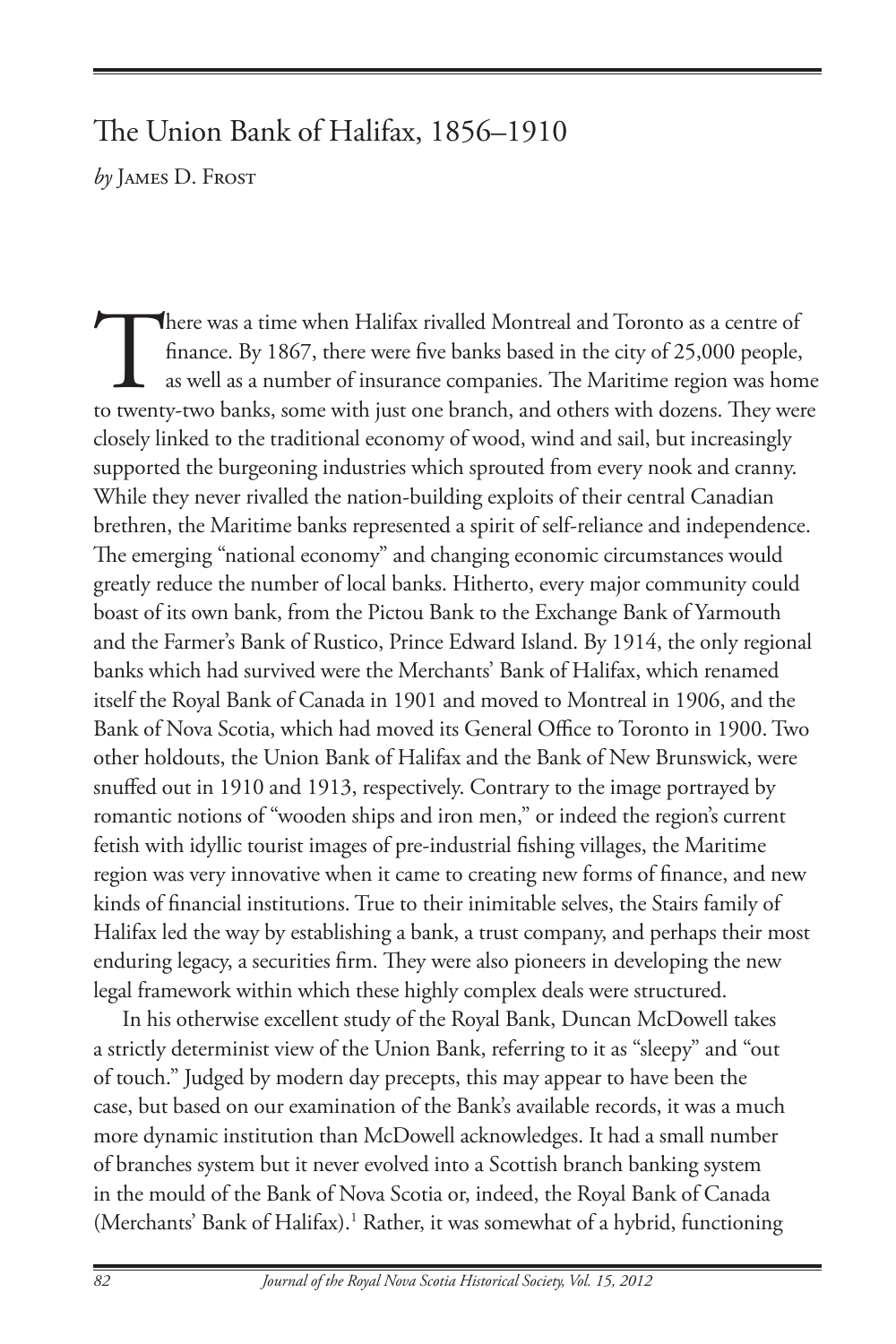more like a merchant bank, private bank or industrial bank. As Sydney Pollard has illustrated, there were many banking models prevalent in the mid-19th century.<sup>2</sup> Which one would hold sway in Canada was not a foregone conclusion until the first two decades of the 20th century.

The Union Bank of Halifax (UBH) was founded in 1856 by William Stairs, John Gibson, John Duffus, Edward Kenny, Benjamin Wier, James Moren and John W. Ritchie, out of a growing frustration with the existing banking situation in Halifax, which was served by the Halifax Banking Company, founded by the privateer Enos Collins, and the Bank of Nova Scotia. William Stairs relinquished his position at the family firm William Stairs, Son and Morrow (WSS&M) to his son William J. Stairs in 1855, so that he could run the UBH on a full-time basis. C.N.S. Strickland, a prominent Royal Banker, described the founder as follows: "it was largely through his efforts that the bank was organized. He was regarded as one of the most honourable and successful merchants in Halifax, and was possessed of considerable means."3

The UBH's charter allowed for it to be capitalized at \$250,000, which was divided into 10,000 shares of \$25.00 each. It was allowed to commence business after \$50,000 had been paid in, and a meeting of the shareholders held. The nature of its business is summarized in Clause 17 of the Act of Incorporation, which was in itself a model of simplicity, virtually free of the legalistic jargon one would expect from the 1850s:

> The corporation may conduct the business of banking in all its branches, and may lend money on cash accounts with personal security only, and may generally deal in bills of exchange, promissory notes, gold or bullion, and in other then (sic) the current monies of this province, or in the sale of goods and stock really and truly pledged for money lent and not redeemed which goods and stock so pledged shall be sold by the corporation at public sale, at any time not less than thirty days after the period for redemption, and if upon such sale of goods or stock, there shall be a surplus after deducting the money lent and interest, together with the expenses of sale, such surplus shall be paid to the proprietors thereof respectively.<sup>4</sup>

Significantly, the bank's total indebtedness was not to exceed "treble the amount of capital stock actually paid in by the stockholders."5 The legislation required all notes and bills discounted to be signed by the president and countersigned by the cashier (general manager). At the first general meeting on 5 December 1856, it was resolved to pay 4% on all "special deposits." It was also decided that the directors, who functioned as a management committee, would meet in the bank's chambers at 12:30 every day to consider notes and drafts presented for discount. As C.W. Frazee recollected: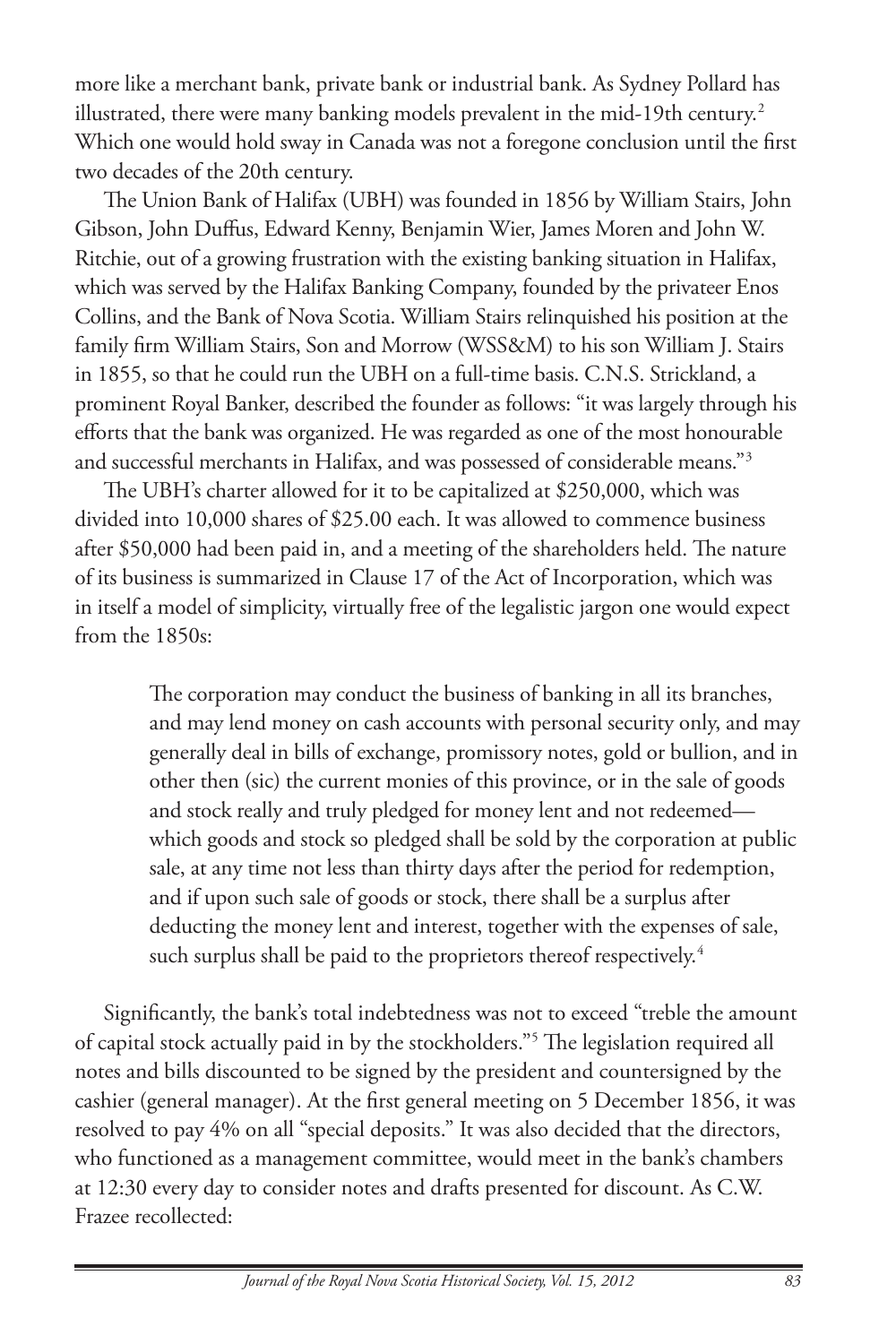The Cashier was not present at these deliberations but when the meeting ended was called in and the President solemnly slapped one bundle of paper on the table and announced in a loud voice "Done" and then slapped a second lot along side and in an equally loud tone "Not Done." The Cashier then took them in his two hands, stalked out of the room, approached the Discount Clerk and announced in an equally impressive manner "Done" and "Not Done."6

A number of precedents were established in subsequent Board meetings. It was decided that "any directors submitting paper to the Board for discount shall retire during the deliberations." It was later agreed that directors must reside in Halifax or its vicinity, and that in case of bankruptcy or insolvency, that director shall cease to be a member of the Board. They also looked askance at directors who had a partner in business who was a director in another bank. At a subsequent meeting it was decided not to accept any loan "renewals" with more than two months to run.<sup>7</sup>

After his death in 1865, William Stairs was replaced as president by James A. Moren, and his son, William J. Stairs, became a director. Progress had been steady during William's tenure as president. The UBH had grown from total assets of \$266,000 in 1856 to \$1.1 million in 1865. Deposits grew from \$42,000 to almost \$500,000, and loans increased from \$64,000 to over \$770,000. Its "paid up capital" stood at \$300,000, and the bank was proud to have a reserve fund of \$33,000. It had also declared dividends of 6% throughout most of its first ten years, and these had increased to 7% by the time Stairs died. It was a pure Halifax institution, with its lone office in the bank's own "commodious and convenient structure" on the corner of Prince and Hollis Streets, into which it had moved in 1863.<sup>8</sup>

The Board declined an earlier invitation to open an agency outside Halifax in Yarmouth. In 1866, however, it reconsidered and appointed an agent in Sydney to take advantage of the expanding coal industry. Another agency was opened in Annapolis Royal in 1870, the last new branch the UBH would open for almost twenty years.<sup>9</sup> Evidently, the Union Bank preferred to concentrate its activities on the familiar confines of Halifax, unlike its competitors which were beginning to expand aggressively. Reflecting growing concern about the shipping business, even at this early date, the directors instructed their agent in Annapolis to avoid discounts to two shipbuilders/owners in particular, and to generally look the other way when vessels were presented as security. Nevertheless, by the end of 1875, total loans at the Annapolis branch amounted to \$125,000.<sup>10</sup> We know little of the Union Bank's lending activities during this period except for two loans of \$15,000 in 1871. One was to John Stairs and the other to William Robertson, a future president of the bank, who was starting his own hardware business.<sup>11</sup>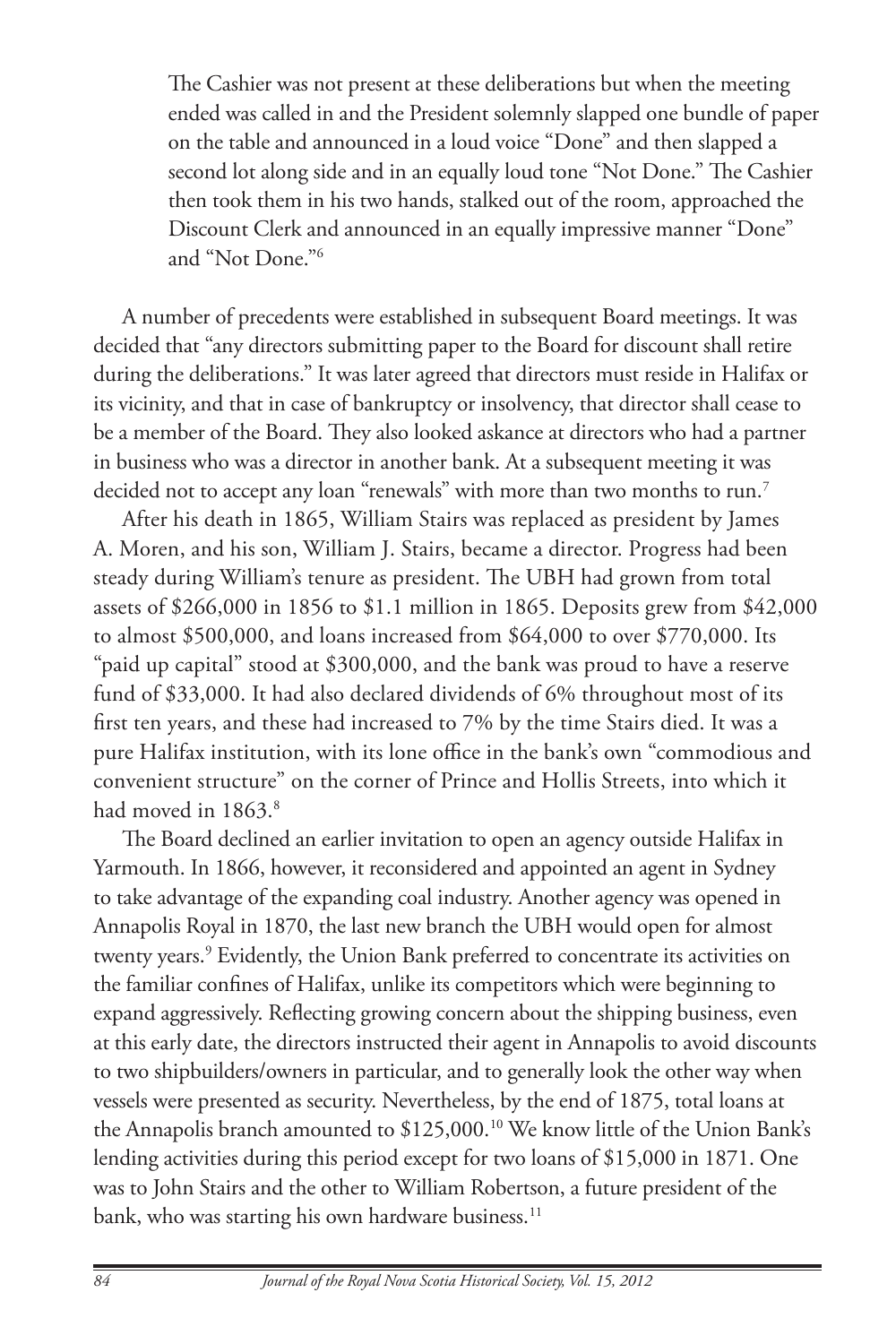Under Moren, the UBH stagnated. According to C.N.S. Strickland, Moren was "not a forceful personality." Worse, the bank's cashier, W.S. Stirling, was regarded as a conservative banker, but "lacking in aggressiveness." By Strickland's account, however, he was a character, "always well groomed...he invariably appeared at the office in a silk hat, a morning coat, and a rose in his buttonhole." He was referred to by the junior staff as "Little Rosebud."12 Under his tutelage, the assets of the UBH grew marginally, from \$1.2 million in 1866 to \$1.4 million in several years, including 1872, 1875, 1876, and 1878. Deposits peaked at \$675,000 in 1876, while loans did so in 1879, at \$941,000. The UBH did pay a dividend of 10% in 1875, its highest ever. Reflecting this state of affairs, in March 1878, at the UBH Annual Meeting, the shareholders asked the Board to confer with other local banks regarding the possibility of amalgamation. The object of their affections was the People's Bank of Halifax, which had been established in 1864. The UBH's overtures were unsuccessful and the suitors were spurned.<sup>13</sup>

Following on the heels of Stirling's death, and having strengthened its balance sheet, the UBH tried once again in 1882 to effect an amalgamation with another of the five Halifax banks, this time the upstart (and younger) Merchants'Bank of Halifax, which had been founded in 1864. Within a year the Board once again admitted defeat: "it was the opinion of this Board an amalgamation of this bank with any other is not expedient."<sup>14</sup> The next week W.J. Stairs was elected President of the Union Bank of Halifax, and thereafter set in motion a much more aggressive growth strategy. In 1884, probably reflecting the state of the shipping industry, and Stairs' brother John's health, he instructed the new Cashier, H.Y. Clarke to obtain more security on the loan of John Stairs.15 In 1885, the UBH suffered a defalcation by its cashier, or general manager, in the amount of at least \$1,930, but perhaps as much as \$30,000.16

It was a far cry from that suffered by the Bank of Nova Scotia fifteen years earlier, when it was discovered that its cashier, James Forman, had embezzled \$315,000 during the previous 25 years. Nonetheless, it left the UBH with a black mark and showed a symptom of weakness, and may have explained why neither the People's Bank nor the Merchants' had been interested in the merger overtures. Two stalwarts, E.L. Thorne and C.N.S. Strickland, replaced the disgraced Clarke, as cashier and teller, respectively.

The 1880s were tough times for the Union Bank Halifax, as they were for the other Halifax banks, most notably the Merchants' and BNS. The effects of the downturn in the traditional economy, combined with overcapacity in the new National Policy industries, not to mention the Clarke defalcation, had a deleterious effect upon the bank's balance sheet. Assets in 1884 were \$1.4 million, while deposits were a little over \$550,000, and loans were \$763,000. In 1886 these had been reduced to \$1.2 million, \$386,000 and \$514,000 respectively. E.L Thorne,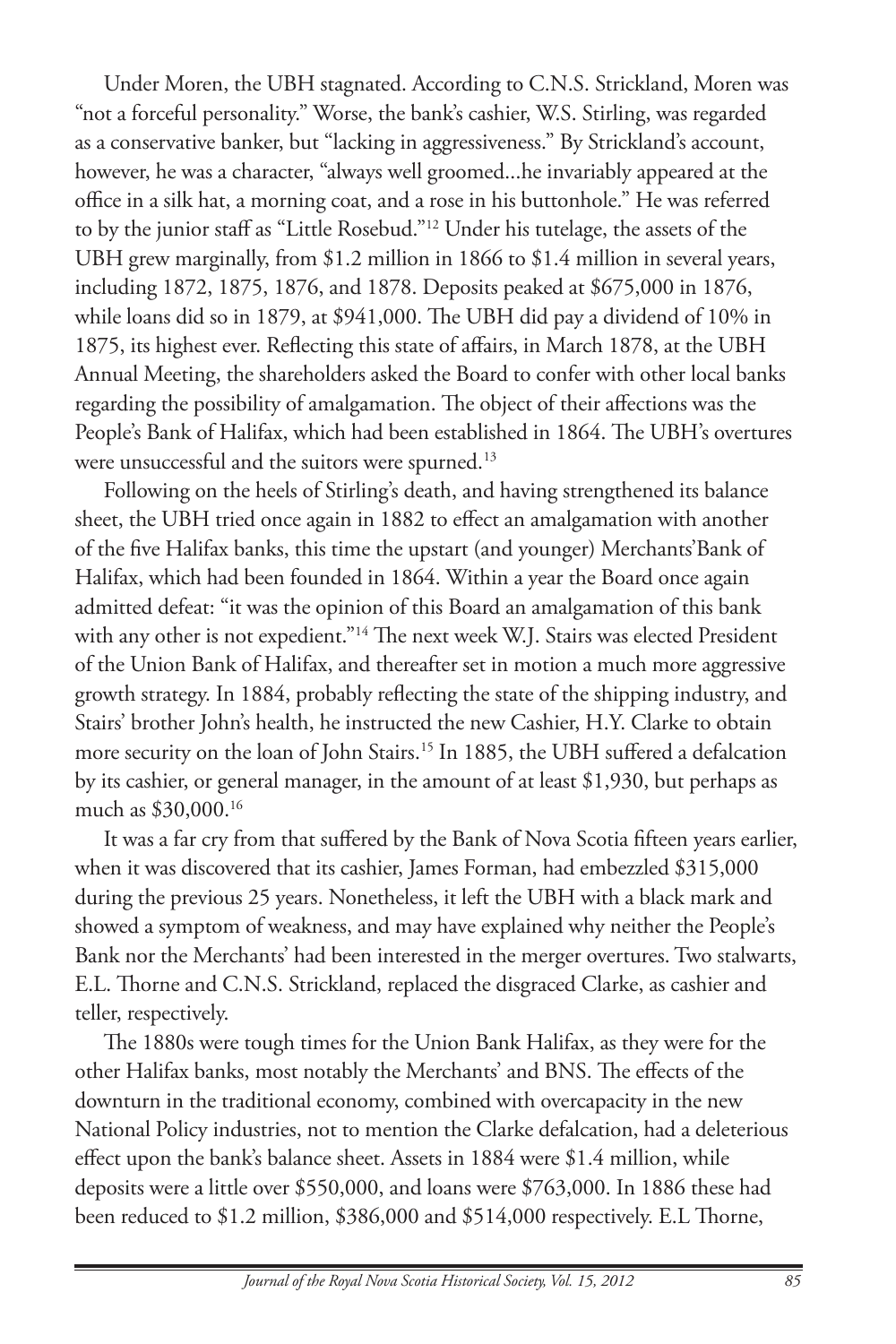the new cashier, did not reach the exalted heights of Thomas Fyshe, the brilliant and acerbic wit who ran the BNS,<sup>17</sup> but his instructions to his handful of agents were crystal clear:

- 1. To write up a cash book every day.
- 2. To fill in the general ledger the total of cash on hand.
- 3. To charge up at once all bills overdue the day they become so.
- 4. To be careful to proceed with great caution in regard to new business.
- 5. To obtain at an early date a statement of the affairs of the firm.<sup>18</sup>

Even though he was by no means the most important shareholder, with less than 1% of the shares, W.J. Stairs began to exert his influence in many ways. In September 1886 he excused himself from the Board meeting while the other members considered the application by Stairs' Dartmouth Ropework Company, for a line of credit in the amount of \$150,000. It was unanimously approved and would have amounted to 25% of the Bank's lending portfolio.<sup>19</sup> Similarly, three years later, John F. Stairs, William J.'s son, the family protégé, and one of the most important business leaders of his generation of Maritimers, approached the UBH with reference to it taking over the account of Nova Scotia Steel and Forge Company (NSSFC) of New Glasgow, of which he was a director. After an inspection of the steel works by two of the Bank's directors, they granted NSSFC a credit allowance of \$100,000 in total, providing certain conditions were met, including a promise to place all of the company's business with the UBH.20 This decision was followed a few months later by the opening of a New Glasgow branch. Still trailing the Merchants' Bank of Halifax and the BNS, between 1889 and 1895 the UBH added six new branches, and assets grew from  $$1.4$  million to  $$2.5$  million.<sup>21</sup> Deposits increased commensurately, from \$475,000 to over \$1.3 million. Loans grew likewise, from \$690,000 to almost \$1.9 million.

In 1895, the Union Bank was again approached by the newly amalgamated Nova Scotia Steel Company (NSSC), to increase its credit allowance from what was by then \$450,000 to \$600,000, or a third of its loan portfolio. The funds were to be used to build a new steel melting furnace and develop its ore property at Wabana, on Bell Island, Newfoundland. As collateral, the Bank received \$500,000 of the steel company's 6% mortgage bonds.<sup>22</sup> In late November 1896, it was approached by Geoffrey Morrow, one of the partners in William Stairs, Son and Morrow (WSS&M), on behalf of People's Heat and Light Company, for a loan of \$200,000. After much discussion, it was decided to grant the loan providing that "all illuminating gas sold will be sold through the Halifax Gas Light Company."

The next year the Board became embroiled in a dispute over the amalgamation of People's Heat and Light and Halifax Gas, until its loan was paid off.<sup>23</sup> The same year,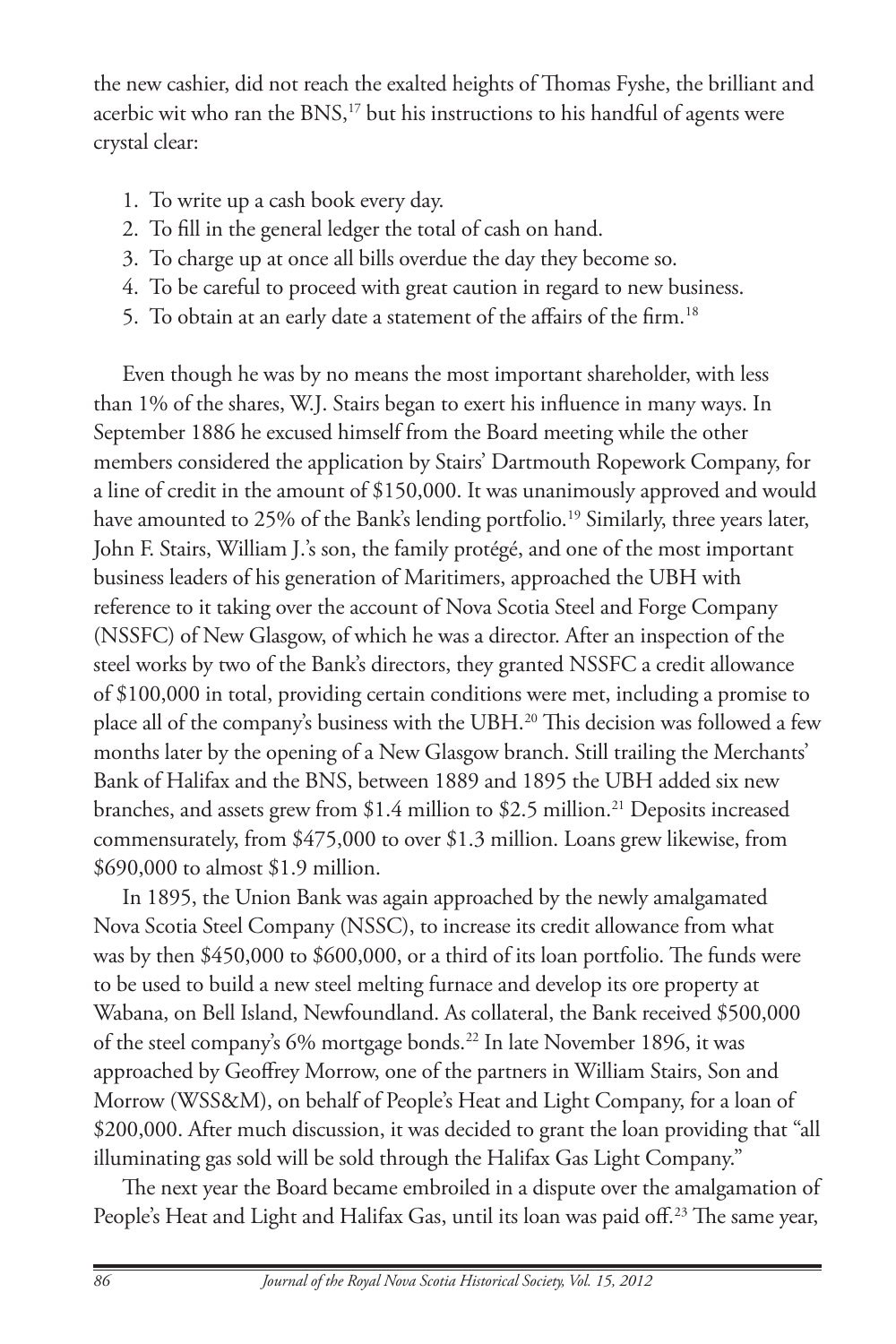John F. Stairs and Graham Fraser, a New Glasgow entrepreneur who had established Canada's first steel-making enterprise, requested a further \$50,000 for NSSC to cover the cost of purchasing iron ore, with the "express understanding it be only a temporary loan to be repaid when the iron was sold."<sup>24</sup>

William J. Stairs retired from the Union Bank of Halifax Board in 1898, at the age of 78. He left an institution with eleven branches and assets of almost \$3 million. It had deposits of \$1.6 million, and loans of \$2.1 million. It had become an aggressive industrial bank, facilitating the Stairs family ambitions while pursuing some of the biggest opportunities in Nova Scotia, as many of its competitors had begun to cast their gaze westward. As the Minute Book recorded:

> ...For the last fifteen years he has been President and his constant attention, good judgement, excellent business ability, foresight and warm personal interest in all its affairs have been invaluable to the Bank; and its present business and good financial standing due to his management.<sup>25</sup>

To mark the occasion, the staff of the Bank sent Stairs a picture of themselves, "to express their heartfelt wish that you and Mrs. Stairs may be long in health and happiness." Recognizing that much had changed since he had taken the helm, and portending the challenges that lay ahead, Stairs was very prescient in his reply: "there is a larger world outside the Union Bank."26

George Mitchell was elected to the Board in Stairs' place, William Robertson became president and William Roche, the largest shareholder, was vice president. Another Stairs was not elected to the Board until 1902, but the family continued to exert its influence. The bank's largest accounts continued to be companies owned or managed by the Stairs, including William Stairs, Son and Morrow, Consumers Cordage and Nova Scotia Steel Company.27

Probably the biggest deal in the Union Bank's history, indeed the largest deal ever done by a Maritime bank, occurred between May and July 1900, when William J's son John F. Stairs, who was president of Nova Scotia Steel Company, orchestrated the purchase of the coal deposits and mining properties of the General Mining Association. Stairs required £300,000 or \$1.5 million to complete the deal. UBH management immediately agreed to lend the money. While they had increased the bank's authorized capital the year before, the UBH realized the request was beyond its own means and therefore approached the Bank of Toronto for \$1 million, who itself had to borrow it in New York.

The final itsterms called for the Bank of Toronto to lend the Union Bank of Halifax \$1 million for one year at 6% interest, to be paid quarterly. The UBH initially agreed to provide Nova Scotia Steel Co. with \$1.5 million at 6% with a commission of 1%, "upon the security of all the property of the [steel company] real and personal."<sup>28</sup> It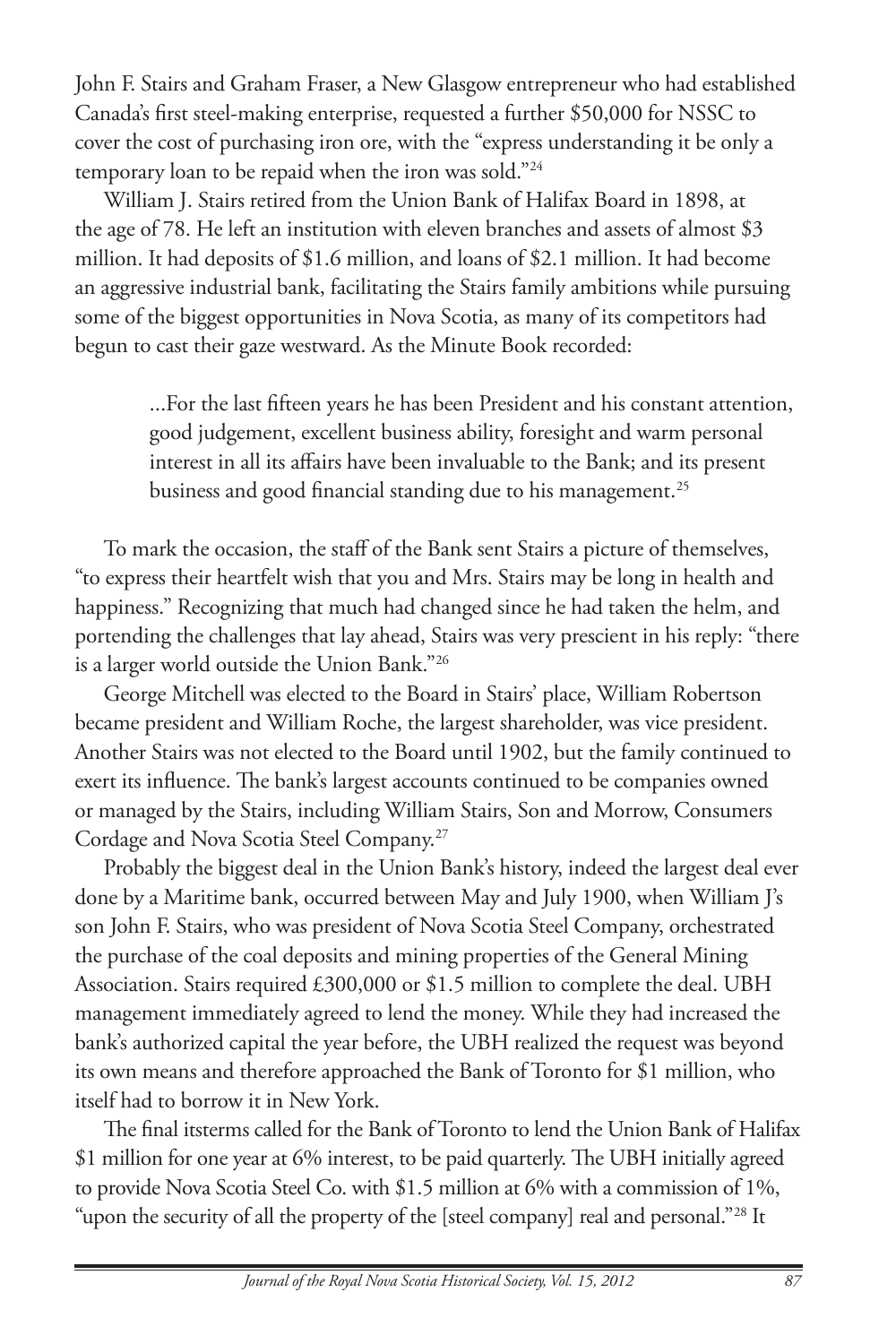was finally "resolved to accept in lieu thereof a Bond of the Company not to pledge or hypothecate the personal property of the Nova Scotia Steel Company, or of the mine without the consent in writing of the Union Bank of Halifax."29

The UBH's aggressiveness caught the attention of other banks. The Bank of Nova Scotia, which had by this time moved its General Office to Toronto, was briefly interested in lending the \$1 million that the Bank of Toronto provided. Shortly after the loan was authorized, the Union Bank was approached by the Toronto-based Bank of Commerce to discuss the possibility of amalgamation. In September, the Bank of Toronto broached the same subject:

> As we have had intimate relations with your bank for a number of years past and have been drawn more closely together recently by reason of some large transactions in which we have assisted you, it has occurred to us that it might be desirable to bring the Banks more closely together, and I therefore write to your Directors whether they would be prepared to consider the question of entering upon a discussion of the terms upon which your bank might amalgamate with ours if a basis satisfactory to both parties could be found.30

The president and general manager were authorized to meet and discuss the issue. An arrangement was worked out whereby the Bank of Toronto would purchase the assets of the Union Bank for \$175 for each \$100 of stock and give the shareholders of the UBH the option of accepting in lieu of the cash, the stock of the Bank of Toronto on the basis of \$250 per share. Almost a year after the initial overture was made, the Torontonians modified their offer, reducing the value of their own shares to \$240. Flush with the success of the steel company loan, the Union Bank agreed, providing its shares were valued at \$185. The Bank of Toronto had second thoughts, "stating that they were not disposed to entertain the proposal."31

At March 1901 the bank's balance sheet showed assets of \$6,513,395, compared with \$4,220,515 the previous year, and loans of \$3,141,106 compared with \$2,401,210. The authorized capital was increased to \$1,000,000 in 1899, but capital paid up was only \$800,000. Virtually all of the increase in loans can be attributed to the steel company, as most of the bank's other loans were minuscule. In February 1901, George Stairs, who had just been made a director of Consumers Cordage, which included the Dartmouth Ropeworks, approached the Union Bank with a proposal to bring all of its Halifax business back to the bank, after a period of splitting it with the Bank of Commerce. It had agreed to do so, on the condition that Consumers Cordage make a deposit of \$125,000.<sup>32</sup> Throughout the first half of 1901, the bank's most active accounts were those of the Stairs, including an agreement to lend an unspecified amount of money to W.J. Stairs at the unheard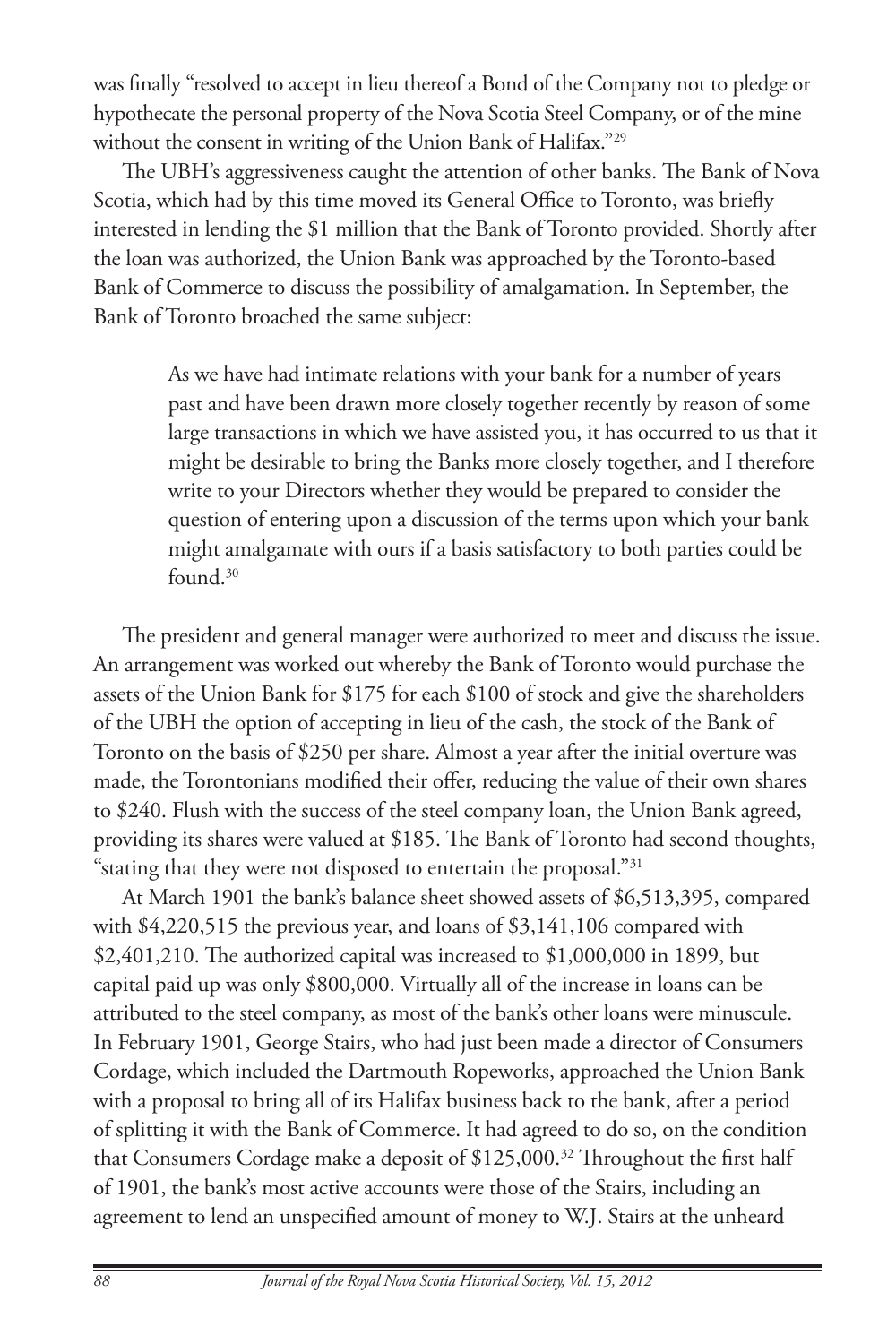of rate of 4.66%, when most other loans were made at 6% or 7%, and occasionally 5%. Most of these loans were probably related to Caribbean utility promotions and Nova Scotia Steel investments.<sup>33</sup>

The steel company was reorganized in June 1901, and became the Nova Scotia Steel and Coal Company Ltd. Its total capital was to be \$5 million. John F. Stairs and Graham Fraser, the company's vice president, met with the UBH Board to ask them to underwrite a significant portion of its 6% 30 year bonds at \$90 for every \$100 bond. It was subsequently agreed that the Union Bank's loan to the steel company would be paid back out of the first \$1.5 million of bonds sold. The UBH originally agreed to underwrite \$300,000, which was later increased to \$500,000. It then paid off its Bank of Toronto loan. It later took \$300,000 in 'Scotia' bonds as an investment.34

The next year was pivotal. John F. Stairs and Halifax lawyer Robert E. Harris,<sup>35</sup> one of the pioneers in Canadian corporate law, cobbled together a deal which resulted in the Union Bank taking over the Commercial Bank of Windsor (CBW), with Stairs' new recruit, Max Aitken (later Lord Beaverbrook) acting as the point man.36 Aitken's exact role is unclear, as the UBH *Minute Books* make absolutely no mention of any of them being involved, nor of a \$10,000 payment to Aitken. Aitken's diary alludes to negotiations taking place in Windsor, with C.H. Dimock and Walter Lawson, two of the CBW's directors, but the merger was actually finalized by William Robertson, the Union Bank's General Manager.<sup>37</sup> Robertson became involved as of July 1902. The Union Bank allotted 4,118 shares at the par value of \$50, or \$205,900 for the smaller institution. To pay for the transaction, it was resolved to increase the Union Bank's capital stock from \$1,500,000 to \$1,705,900.38 Most importantly, the merger added seven branches to the Union's roster of twenty-two, and added additional sources of deposits.

While the Commercial Bank of Windsor merger was being finalised, John F. Stairs wrote William Robertson to enquire as to whether the Union Bank would entertain the notion of amalgamation with the Halifax Banking Company, and possibly the Bank of New Brunswick, the Commercial Bank of Windsor and the Bank of Yarmouth. Mindful of the westward expansion of both the Bank of Nova Scotia and Merchants' (by now the Royal Bank of Canada), and the difficulties in obtaining financing for large local enterprises such as Nova Scotia Steel and Coal, Stairs stated his fear that:

> ... the acquisition by the larger banks of the Upper Provinces of our smaller local banks must prove disastrous to the interests of our Provincial manufacturing, industrial and trading concerns, and prejudicial to the general commercial interests of these Maritime Provinces, inasmuch as the control of the amalgamated bank must necessarily in such case be in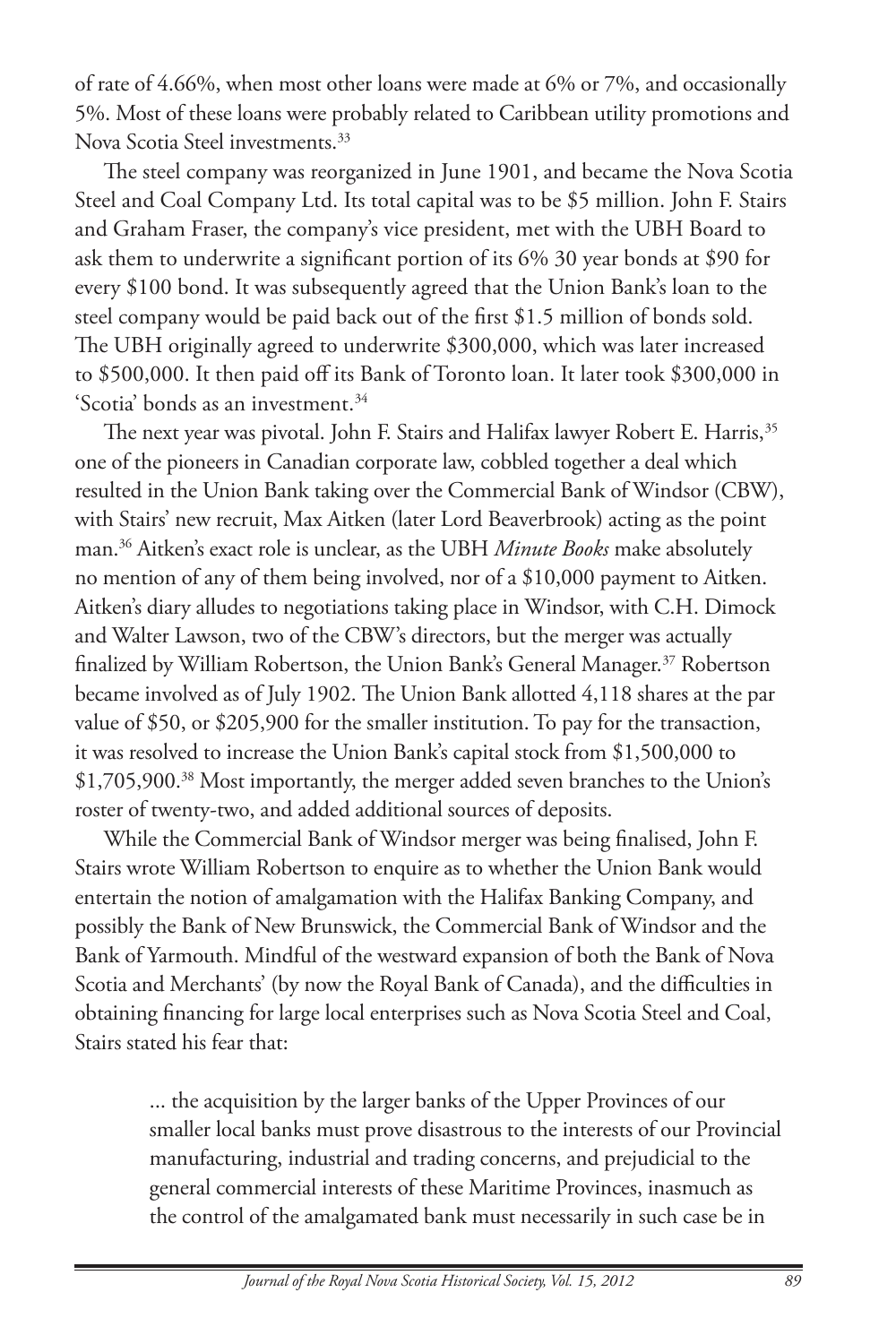Montreal or Toronto, and the natural result will be to withdraw the bank deposits and capital from these Maritime Provinces to be used in Quebec and Ontario, to the neglect and injury of the business men of these provinces, who should have the use of the capital owned here.<sup>39</sup>

There is no record of Robertson's response, nor does Stairs' letter appear to have been discussed by the Board. For whatever reason, the Union Bank was unmoved, and despite the Stairs' overwhelming influence and importance to the institution, John F. Stairs appears to have been stymied. To correct this situation, perhaps, sometime in 1902 the Stairs family began buying up the shares of the Union Bank. For William J. Stairs' whole tenure as president, he had never owned more than 180 shares of its stock, or 1.8%, and had never been close to being the largest shareholder. At the end of 1902, he owned \$74,350 worth of shares, or 8.26%, and unquestionably held the largest portion of the bank's stock.<sup>40</sup> The Stairs and their projects continued to generate much of the bank's lending activity. Among the more interesting loans was one of \$10,000 to John F. Stairs, B.F. Pearson and Harry Crowe, relating to a steel shipbuilding project they proposed for Halifax harbour.<sup>41</sup> Nova Scotia Steel borrowed another \$200,000, and Pickford and Black, a Halifax shipping agency, took out another \$50,000. A related enterprise, the Nova Scotia Shipping Co. Ltd., borrowed \$200,000 in October.<sup>42</sup> Not coincidentally, perhaps, George Stairs, John F.'s younger brother, became a director at the end of the year.

It was business as usual, with one notable exception, for most of 1903. In March the capital stock was increased to \$3,000,000 by the issue of 25,882 shares at \$50. In a deal brokered by John F. Stairs and Max Aitken, the Union Bank agreed to underwrite the reorganization of Alexander Gibson and Co., the giant cotton mill and lumber business in Marysville, New Brunswick. The deal was one of the first instances of the Union Bank pursuing business outside Nova Scotia, but illustrative of its aggressiveness in pouncing on the best prospects in the Maritimes. The UBH agreed to underwrite \$300,000 of \$1,875,000 of new stock, on the condition that Gibson give UBH his account. Other new loans included a major new advance to Nova Scotia Steel and Coal Company, which increased its total indebtedness from \$350,000 to \$650,000.<sup>43</sup> At the urging of Stairs, Harris, Aitken and B.F. Pearson, the Union Bank opened a branch in Port of Spain, Trinidad, to facilitate their promotion of the Trinidad Electric Railway. In this respect, they were very much following the trail blazed by the Merchants Bank of Halifax in Cuba, and the Bank of Nova Scotia in Jamaica, although somewhat belatedly.<sup>44</sup> The Stairs continued to increase their Union Bank holdings, with 1,674 shares, or almost 7%, worth \$83,700.

Following on the heels of the Bank of Commerce purchasing the Halifax Banking Company, and the Bank of Montreal buying up the Exchange Bank of Yarmouth, it must have felt like open season on the Halifax banks. Perhaps sensing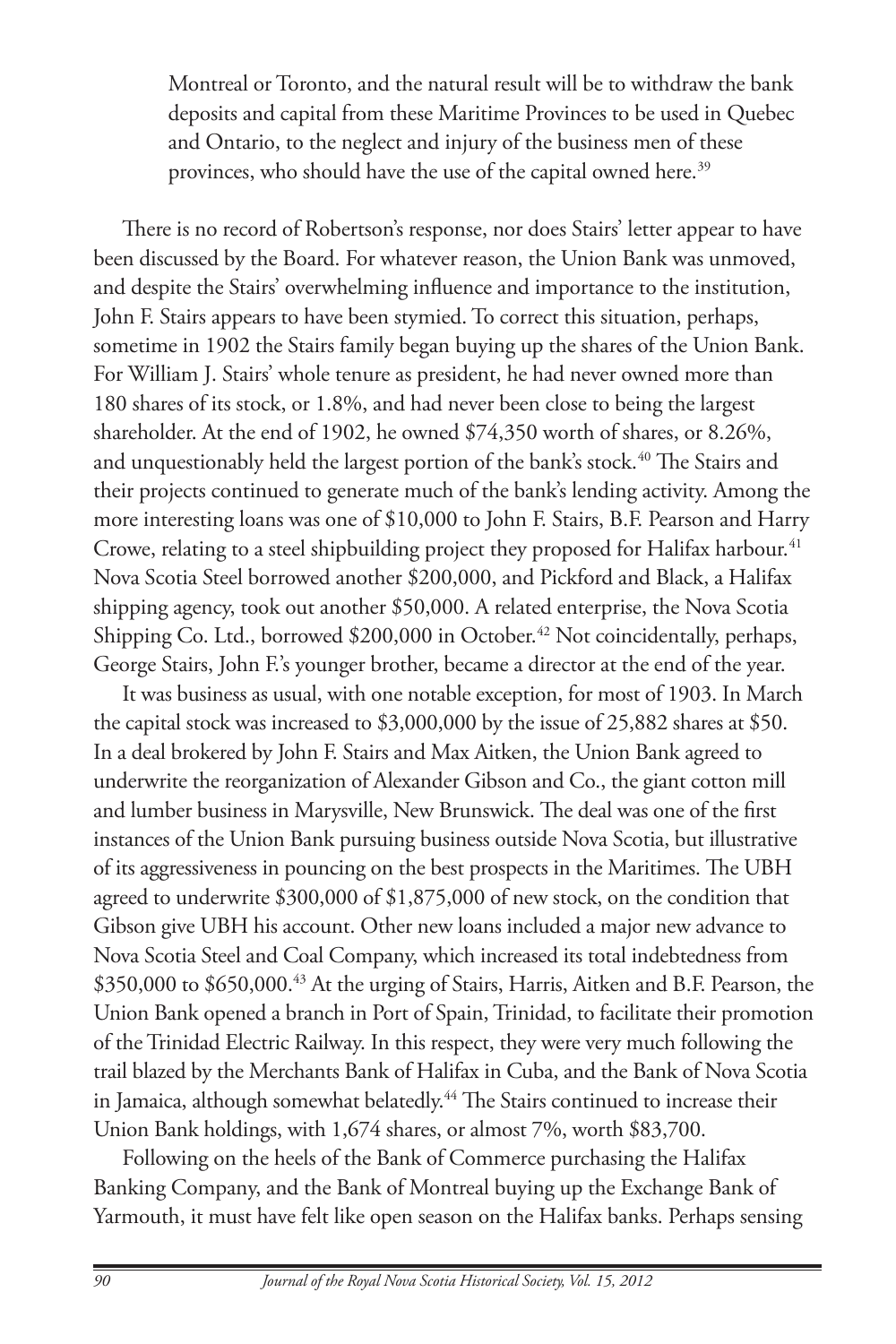that despite the family's influence, and that even their domination of the Union Bank was not going to sway the board, John F. Stairs and Robert E. Harris began to acquire shares in the People's Bank of Halifax, accumulating 8,932 shares, out of 50,000, during 1903–04. In 1903, John F. Stairs tried to pull off a large scale merger involving the Bank of New Brunswick, the People's Bank of Halifax, the People's Bank of New Brunswick, the Merchants Bank of Prince Edward Island and possibly the Metropolitan Bank of Toronto, but seeming to leave out the Union Bank, although this is unlikely. The Alliance Bank of Canada was to be capitalized at \$5,000,000, and its directors were to include Stairs, Harvey Graham, who was connected to Nova Scotia Steel and Coal (Scotia) in New Glasgow, Robert E. Harris, Geoffrey Morrow of WSS&M, and George Boak of Halifax. Stairs was hardly out of touch, as Duncan McDowell has suggested.<sup>45</sup> He had decided against moving to Montreal, Canada's financial nexus, in 1897, preferring to focus his talents at home. He knew exactly whatof he spoke:

> I am very strongly in favour of maintaining our own banking institutions instead of allowing them to get into the hands of Western corporations. I would like to see our banks continue the policy which has prevailed here for 40 or 50 years, that of being controlled by local interests. Having them absorbed by Western institutions (i.e. Central Canadians) creates a likelihood of our interests being sacrificed for those of the West.<sup>46</sup>

In 1904, the Union's main preoccupation was Nova Scotia Steel and Coal, and the various promotions initiated by Stairs and Aitken through their Royal Securities Company In July, the General Manager reported that "Scotia" was contemplating the issue of \$1.5 million of second mortgage bonds, with which it proposed to pay its loan to the Union Bank. Royal Securities, Stairs' brokerage house, proposed to take the bonds at \$85, for which they would require \$300,000 from the bank. Subsequently, they agreed to loan "Scotia" principals John F. Stairs, Robert E. Harris, Harvey Graham, Thomas Cantley and C.H. Cahan \$117,100 so they could purchase the company's bonds. To assist the company's efforts to promote the bond issue, the Union Bank later agreed to underwrite \$100,000 worth.<sup>47</sup> John F. Stairs successfully arranged for the "Scotia" underwriting, but died before he could complete his Alliance Bank scheme. His death was not even noted by the Union Bank's board, which is very surprising given the amount of business he had sent its way. It continued its relationship with "Scotia" through Harris, Aitken and George Stairs.

In early 1905 the Bank of Yarmouth proposed a merger or purchase by the Union Bank. Evidently, the Bank of Yarmouth was hanging on by a thread, and had suspended payment by the time negotiations were concluded, and failed later that year, with a loss to its shareholders of more than \$500,000.<sup>48</sup> After some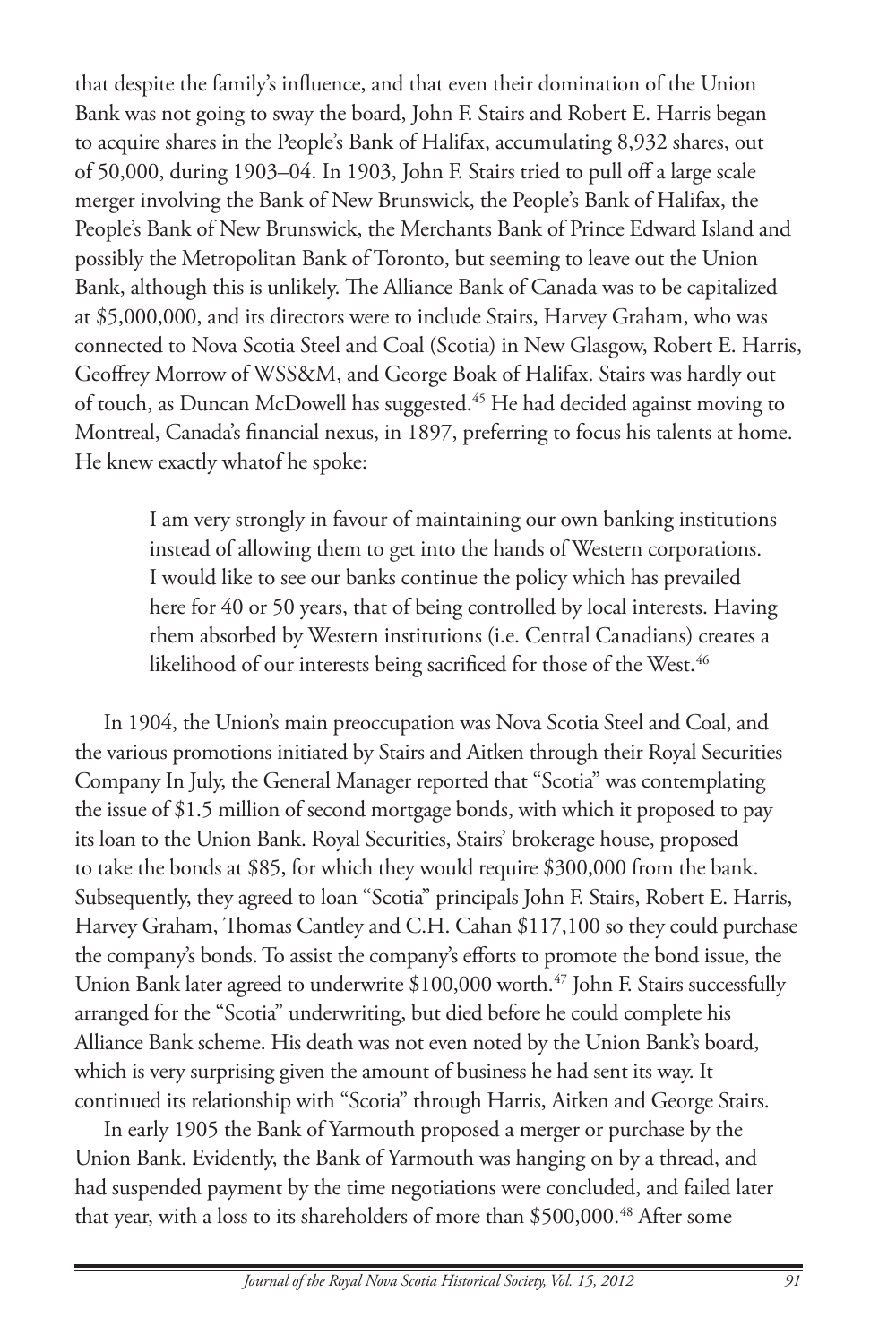questionable business practices, the People's Bank of Halifax was sold to the Bank of Montreal. It later transpired that the main shareholders, who included cousins of John F. Stairs, had perpetrated a major fraud on Stairs and Harris when they had purchased almost 20% of the People's Bank shares in 1903. Stairs' shares were purchased from his estate in 1905 by Max Aitken, Harris, the Stairs' holding company, Dartmouth Manufacturing Company, and Royal Securities.<sup>49</sup>

According to Aitken, both the President of the People's Bank, J.J. Stewart, and the General Manager, D.R. Clarke, confessed to him that the sale had been negotiated with them having knowledge of loans being made to G.J. Troop and Harry Troop against fictitious vessels. Stairs and Harris "have pulled them out of the hole, and it was hoped in any event that things would improve rather than go back."50 Especially irksome was the news that Stewart and Clarke told Edward Clouston of the Bank of Montreal before informing Stairs and Harris. As Stairs and Harris had paid a 40% premium for their shares, when news of the fraud leaked out, it had the effect of depressing their value, and the amount eventually paid for the bank's assets by the Bank of Montreal. George Stairs initially balked at the offer of 115%, and very much wished to sue the Troops.<sup>51</sup> Each of those who had bought John F. Stairs' shares stood to lose \$11,000, but Aitken and Harris eventually persuaded George Stairs to accept a compromise whereby they would be able to exchange People's Bank stock for Bank of Montreal stock at a rate slightly more advantageous than that offered to other shareholders.<sup>52</sup>

Nova Scotia Steel and Coal Company continued to be the Union Bank's main customer, although the board began to tire of its relentless requests for funds. A request for \$900,000 was turned down in April 1905, the first time that this had ever occurred, since the Union Bank had become Scotia's banker in the 1880s. A month later it reconsidered, after meeting with "Scotia's" new president, Robert E. Harris. Harris this time requested that the steel company be given a \$650,000 overdraft allowance, which was expected to be reduced to \$100,000 by the end of the year. In addition, the new loan stipulated that the "Scotia" was not allowed to pay any dividends, nor pledge any collateral security without the Bank's consent. By the end of the year, "Scotia" owed \$425,854.53

Most of the other business written by the bank involved Stairs-related enterprises. Royal Securities borrowed \$50,000 to finance more Latin American investments, and Eastern Trust borrowed \$80,000 at 5%, on the security of Nova Scotia Steel and Coal Co. bonds. William Stairs, Son and Morrow consolidated several loans into one note of \$85,000 for three months at 5%, secured by a selection of "Scotia" securities. Amazingly, George Stairs registered the lone dissenting vote!<sup>54</sup> Four new branches were added in 1905, bringing the total to thirty-five. Assets amounted to \$11.3 million, with total deposits of \$5.5 million, and total loans of \$7.8 million. On 5 February 1906, \$50,000 was added to the Reserve Fund, bringing it over \$1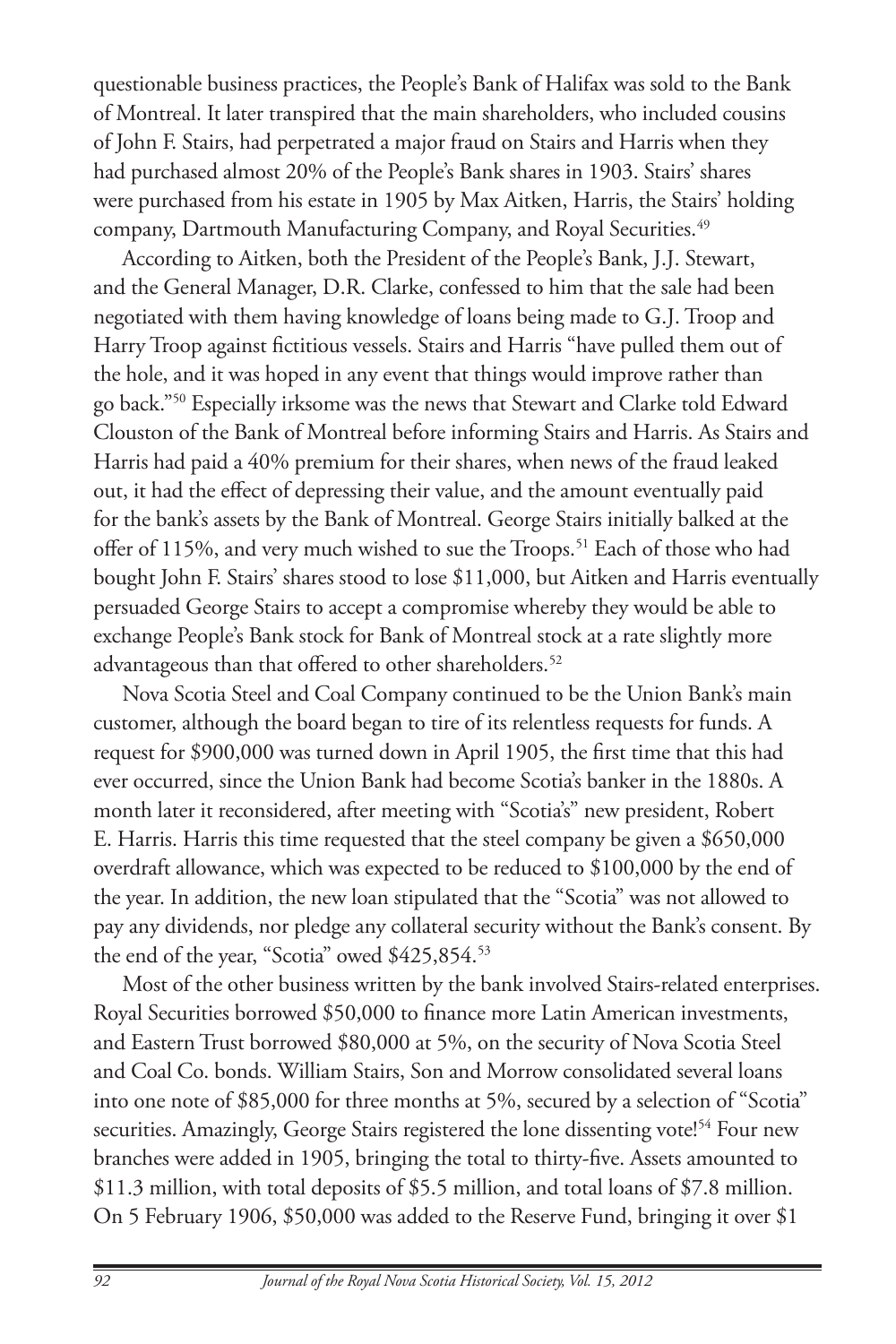million, to \$1,020,000. William J. Stairs continued to be the Union Bank's largest shareholder, controlling 1,373 shares. The family's holdings amounted to a further 445 shares, for a total of 1,818, or 6.8%.

In 1906, the Board was saddened by the death of W.J. Stairs, which was acknowledged at the annual meeting in March. To fuel "Scotia's" insatiable appetite for capital, new branches were added in Amherst, Bridgewater, Stellarton, Charlottetown and Lunenburg. These decisions were probably a little wrong-headed as most towns in the Maritimes had long since been blanketed by the Bank of Nova Scotia and the Royal Bank, not to mention the suddenly acquisitive central Canadian banks. The Union Bank would have found more fertile ground for deposits outside the region, as had the BNS and Royal Bank. A branch was opened in Botwood, Newfoundland in connection with a new pulp and paper company being established by John F. Stairs' former colleague in the Swan Hunter shipyard project, Harry J. Crowe.<sup>55</sup> True to form, however, Nova Scotia Steel and Coal Co. came back to have its overdraft allowance raised to \$800,000, which was granted with little hesitation.

Another bold move involved the decision to open a branch in San Juan, Puerto Rico. It was related to John F. Stairs' previous Latin American and Caribbean forays, and propelled by the ongoing promotions of Royal Securities Company, whose president was George Stairs, but which was in effect being run by Max Aitken. Shortly after the decision to open in San Juan was taken, Royal Securities asked the Union Bank for a loan of \$450,000 for its proposed purchase of both the San Juan Tramway and Electric Light companies. Stairs proposed a *quid pro quo* whereby Royal Securities would be loaned \$100,000, in exchange for the Puerto Rico Railways Company transferring its account to the Union Bank.<sup>56</sup> Royal Securities brought it several other deals as well, including a \$100,000 loan to C.H. Cahan, \$50,000 to R.E. Harris, \$29,000 for its promotion of Mexican Heat and Light Company, and \$25,000 related to Demerara Electric Company.57

In May, the Union Bank called in the loan of D.W. Robb, of Robb Engineering in Amherst, a Royal Securities client. Aitken asked Stairs to "use his considerable influence" to have the bank renew the loan.<sup>58</sup> Royal Securities, itself, maintained a line of credit, for its own purposes, of \$100,000.59 Late the same year, Stairs wrote Aitken on Consumers Cordage letterhead, "I note that you [Royal Securities] have deposited \$20,000 with the Union Bank of Halifax. The Union has in the past done fairly well by the Royal Securities, and if we can help them in any way I consider it good policy."60

The year 1908 brought the end of the Stairs' direct involvement in the Union Bank of Halifax. In February, "Scotia," through Robert E. Harris, its president, asked for the company's overdraft allowance to be increased from \$800,000 to \$1 million. When later in the year, Harris asked for another increase to \$1,230,000,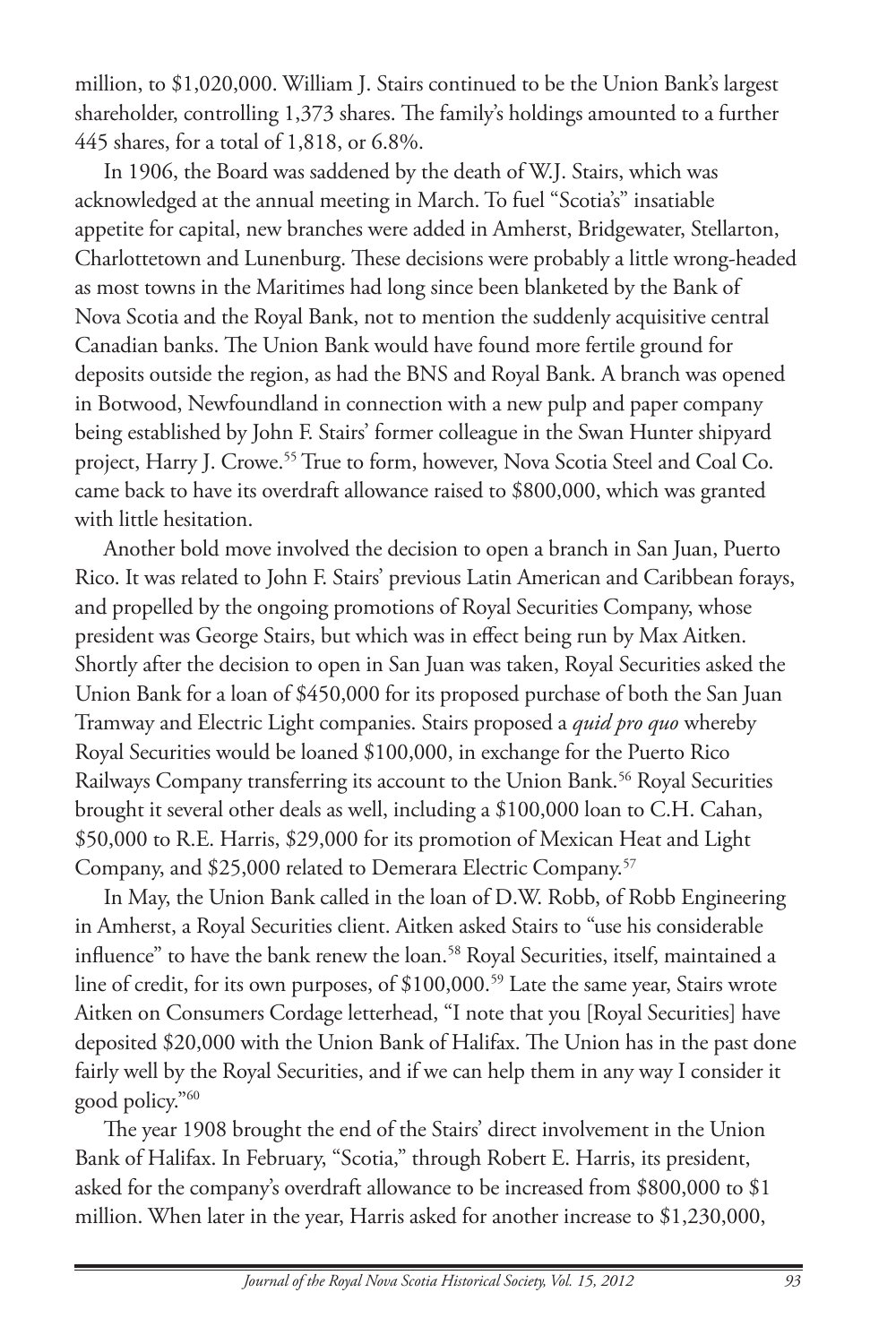he was turned down, and told to reduce the company's overdraft to \$800,000. Harris persisted, the bank relented, and in an apparent contradiction stated in the Minutes, "but this in no way to be understood as any change in the usual limit of \$800,000 formerly fixed."61 George Stairs died on 1 April 1908, while tending to Royal Securities matters. The Board expressed much regret at his death: "... the Board deeply regret that they will not now have available his sound judgement and good advice in matters pertaining to the interest of the institution."62 Stairs left an institution with 41 branches, \$12.7 million in assets, \$6.7 million in deposits and \$8.8 million in loans, and profits of \$181,400. Through Dartmouth Manufacturing Ltd., the Stairs family was still the dominant shareholder, holding between 2,191 and 2,437 shares, or 7-8%.<sup>63</sup>

Still very confident of its future prospects, a month after Stairs' death, the Union Bank of Halifax opened a commodious new extension to its Halifax premises, and another branch in the city on Gottingen Street. The *Daily Ech*o was positively glowing in its admiration of the new head office:

> The building of the Union Bank was regarded as one of the prettiest in Halifax...The banking room is tiled in a pretty design and the counters which run from the Local Manager's office...are of solid mahogany, with bevelled plate glass and silvered grills. The walls are done in lincrusta walton embossed paper finished in bronze with a lacquered effect. The ceiling is panelled in plaster ground with relief plastic mouldings relieved in tints, and wood trusses stained in a mahogany dull finish. 64

The paper was particularly impressed with a new innovation, a "ladies banking room":

> The ladies reception area is to the rear of the banking room, quite close to the desk of the teller of the ladies savings bank department. This reception room is finished in a two-third effect. the ceiling and upper portion of the wall being in a rich yellow silk effect with handsome embossed crown top paper divided with a plate rail. The woodwork and floor are in golden oak. This room is being furnished in quartered oak and writing desks will be provided and equipped with stationery for use of ladies desiring it. Adjoining the ladies reception room is the ladies toilet room, which is wainscoted in enamelled tile with the walls above stippled a light tint. Of the four tellers one will give all his attention to the ladies banking department, which is situated as to be entirely separate from other banking business.<sup>65</sup>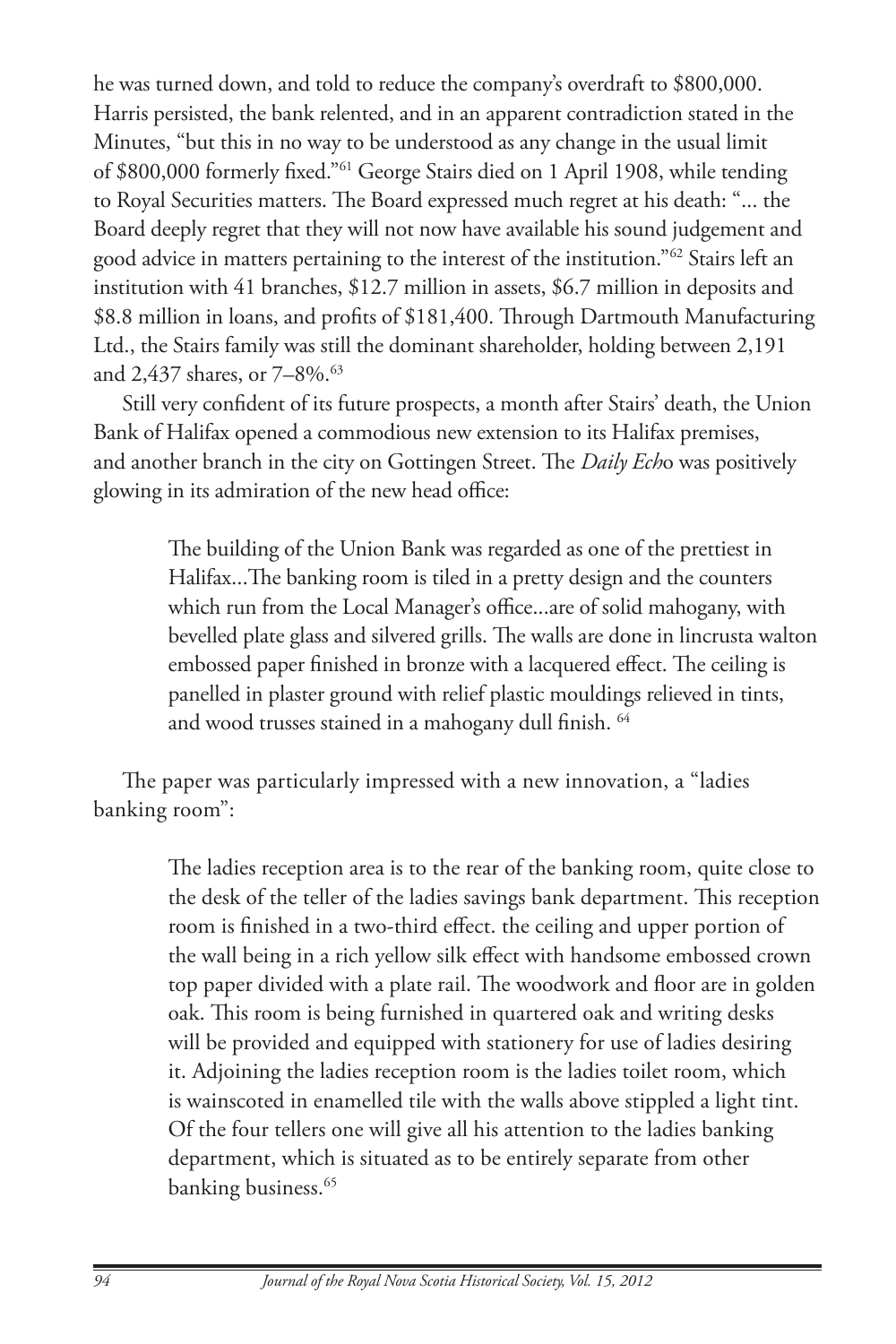

*Union Bank of Halifax Building, at the corner of Prince and Hollis Streets*

Early in 1909 Robert E. Harris came back for another increase in "Scotia's" overdraft allowance, this time to \$1,500,000, which would have amounted to 17% of the Bank's lending portfolio. Harris informed the bank's Board that the company had penetrated the submarine ore areas at Wabana, Newfoundland, and found the seam to be nine feet thick. The additional money required would "not be more than a temporary advance as the company was going to make arrangements to pay off the total amount due to the Bank."66 According to Harris, the funds were not intended as an expenditure on the company's capital account, as the relative margin of security between the amount due the Bank and its liquid assets would be maintained. The new overdraft allowance was authorized after Scotia's board pledged the Union Bank security under Section 88 of the Bank Act, something which had not been done before.<sup>67</sup> In May, Harris returned from the U.K., having made arrangements to refinance Nova Scotia Steel and Coal.

The gist of the deal involved the issue of £1,200,000 5% 50 year 1st mortgage bonds. Along with \$1,000,000 of debenture stock, this would net the company \$6,206,000, of which it would pay the Union Bank \$1 million, redeem \$3.5 million in bonds at \$110, and retain the balance of \$1.3 million in cash. Harris offered, and the Bank accepted, to underwrite \$250,000 of the \$1 million debenture stock, which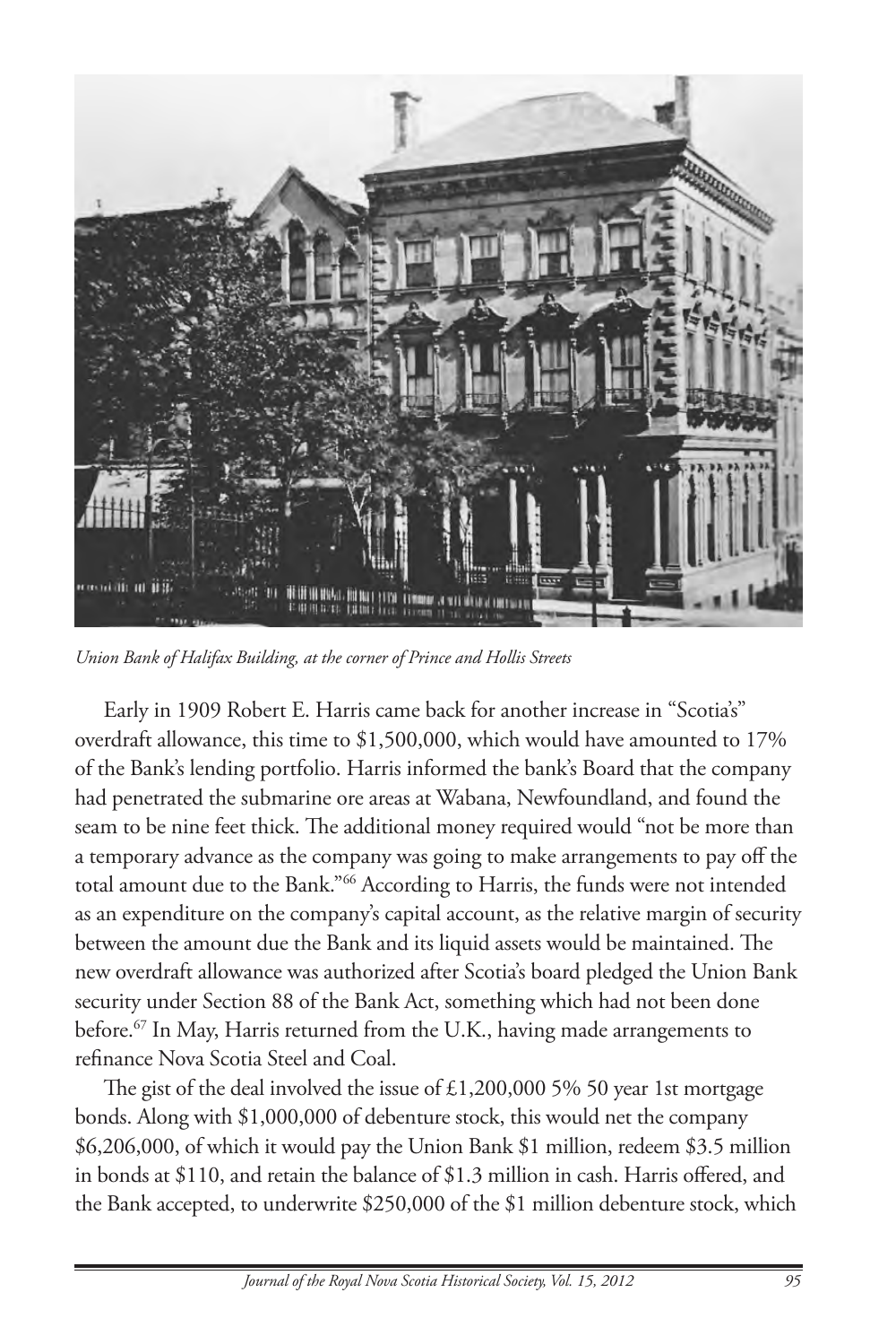was to be offered to existing bondholders. The rest of the £1.2 million was considered a *bona fide* "sale," which presumably meant that it would be offered on the market.<sup>68</sup> Evidently, the share offering was greeted with some enthusiasm by the market, as E.L. Thorne reported at the next meeting that the Bank of Toronto was going to take \$1,000,000 of Scotia's 5% mortgage bonds, and suggested the Union Bank do the same. The Board demurred at the suggestion, but in the end agreed to take \$500,000, on condition that the Bank of Toronto take a similar amount, or more.<sup>69</sup>

The deal bogged down, and the Bank of Toronto backed out, leaving the Union Bank to underwrite \$1 million of the \$3 million which was now going to be offered to the Canadian market. Harris then went to Boston to place the other \$3 million. The Union Bank's underwriting agreement allowed for this provision as long as the Bostonians did not offer the same shares in Canada at a price below par for one year.70 Harris and "Scotia" appeared to renege on their agreement, and only offered the Union Bank \$280,000, and had also sold the Bank of Nova Scotia \$500,000 worth of bonds at \$93, below par value. Harris explained that he had been of the opinion that "Scotia" was allowed to sell additional securities through Halifax stockbroker J.C. Mackintosh, and that the Bank of Nova Scotia had purchased its shares through him. The issue was doubly complicated by the fact that Harris' firm was still the bank's lawyers. It was eventually resolved to their mutual satisfaction, and "it was unanimously voted the Bank carry out their undertaking agreement and the General Manager pay over to the Eastern Trust Company the \$780,000 allotted to them under the agreement."71

Other accounts included two loans of \$190,000 and \$300,000 to unidentified clients, and a \$45,000 overdraft allowance to Brown Machine Works in New Glasgow, owned by James A. Stairs, John F.'s son. In October 1909, the Union Bank finally decided to open a branch in Montreal, where the Royal Bank had been since 1887, and the Bank of Nova Scotia had been ensconced since 1888. The Union Bank remained focused on the Maritimes, though, and opened two more branches in St. Leonard and Peticodiac, New Brunswick, as well as Meteghan, on the Acadian Shore of Nova Scotia. The branches in Puerto Rico proved to be fertile ground for cultivating new business, and were helped considerably by the activities of Aitken and Royal Securities. A \$50,000 loan was made to the Puerto Rico Sugar Company in February 1910, and the Government of Puerto Rico offered the Union Bank the whole amount of a \$425,000 bond intended to extend and repair roads on the island. The Bank's manager agreed on the condition that the Government deposit the same amount with the bank on current account. The UBH ended up taking \$200,000 of the bond issue.<sup>72</sup>

After no prior discussion, the Board met in July 1910 to consider an offer made by the Royal Bank to take the Union Bank over. For all of its \$15.1 million in assets, \$10.8 million in deposits, at least \$8.7 million in loans as well as 45 branches, the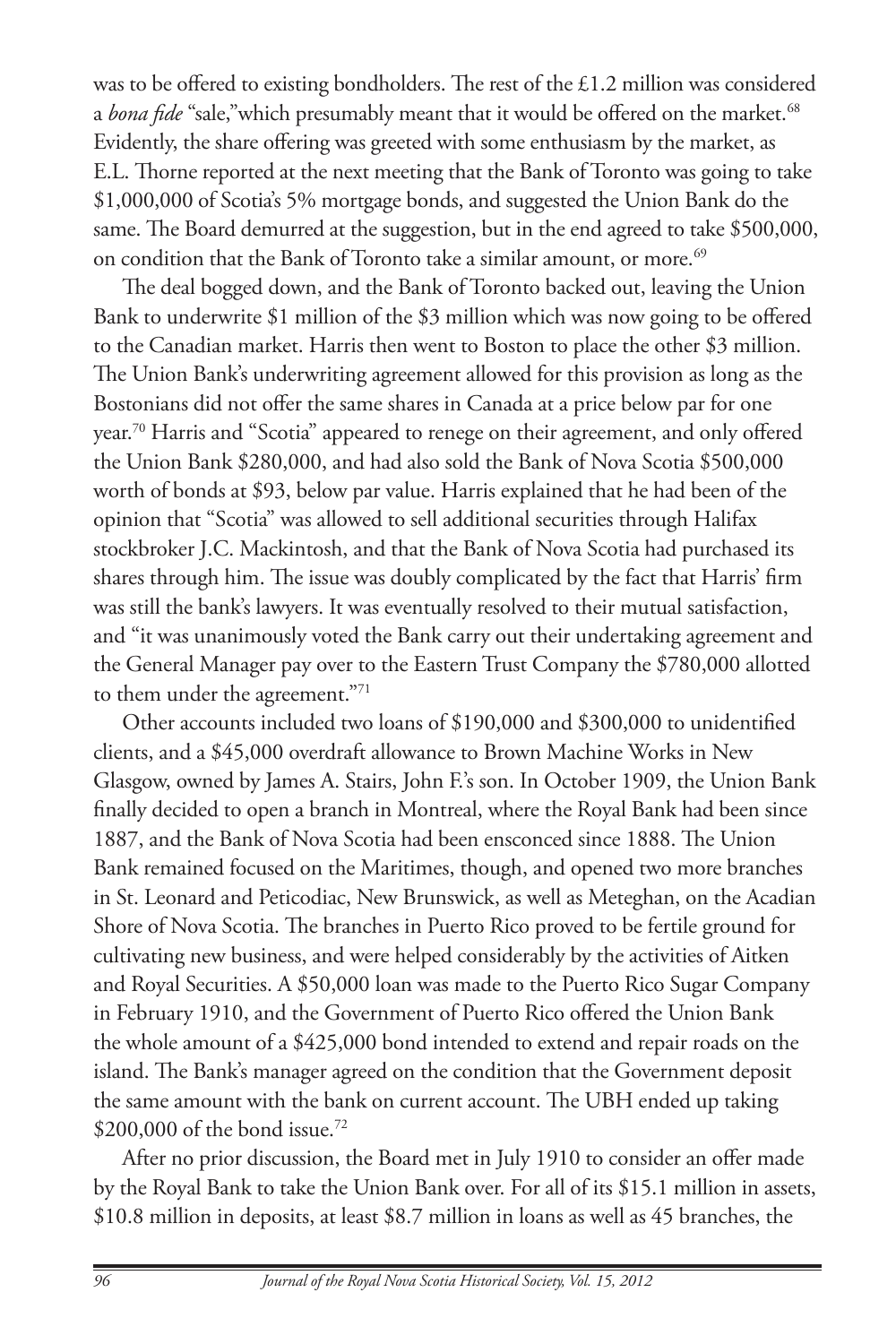Royal Bank offered 12,000 fully paid up shares, valued at \$100 each, a transaction worth \$1,200,000.73 As William Robertson wrote the Union Bank's shareholders:

> For some time past our directors have been convinced of the absolute necessity of largely increasing the capital of the Bank if it was to continue to do business in competition with the larger banks in Canada. The efforts made in the past did not seem to warrant the belief that the necessary capital would be forthcoming. Under the circumstances your Directors, having been approached by the Royal Bank of Canada with a proposition for amalgamation...reached the conclusion that the interests of the shareholders of this bank will be best conserved by amalgamation with the Royal Bank of Canada...<sup>74</sup>

The par value of Union Bank shares was then \$50.00, and that of the Royal Bank \$100.00. Under the proposed agreement, each five shares in the Union Bank would receive two shares of Royal Bank stock, and cash for every fraction of a share thereafter. The Royal Bank also undertook to increase its dividend from 11% to 12%. Somewhat naively, perhaps, or as a way to placate the Bank's (mostly) Maritime shareholders, Robertson suggested:

> The Royal Bank of Canada, formerly the Merchants Bank of Halifax is now the third largest bank in Canada. It may be still regarded as a Nova Scotia institution, inasmuch as the majority of its stock is still held in Nova Scotia...<sup>75</sup>

The institution which the Stairs family helped establish in 1856 thus disappeared after 54 years. Significantly, the family, which was still the Union Bank's largest shareholder, was not represented at the special meeting when the amalgamation was approved. It had gradually reduced its shareholding after George Stairs died. When the amalgamation was concluded, they owned 1,131 shares, or 3.8% of the Bank's stock, 90% of which was through Dartmouth Manufacturing Co. Ltd. The latter company continued to be a Royal Bank shareholder for many years, and the Royal Bank remained William Stairs, Son and Morrow's banker. The Union Bank's legacy was the people inherited by the Royal, most notably William Robertson, who joined the Royal Bank Board, E.L. Thorne who became Supervisor of Branches in the Maritime provinces, C.N.S. Strickland, who retired at the end of the year, C.W. Frazee, who remained manager of the Halifax branch until 1917, when he became Supervisor of Branches in Vancouver, and C.C. Pineo, who was the UBH's man in Puerto Rico, and its most seasoned international banker when he joined the Royal.

Union Bank of Halifax bankers became legendary in the Royal for their Maritime resourcefulness and stamina,<sup>76</sup> thus continuing a lamentable tradition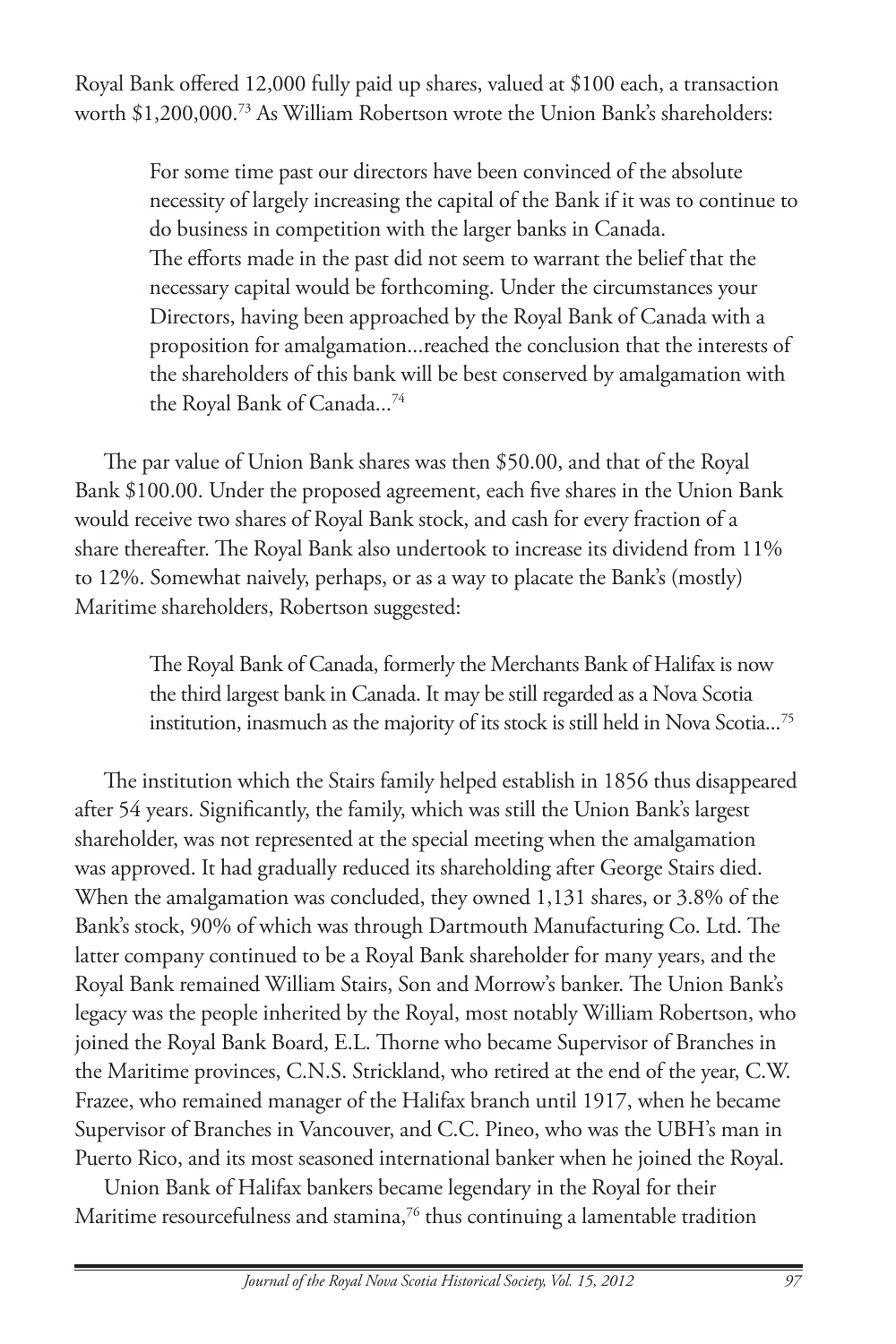of Maritimers "going down the road." More importantly, from the Royal Bank's point of view, its "connection in the Maritime provinces and West Indies has been materially strengthened."77 Of the twenty-two banks that had at one time called the Maritimes home, there was one survivor left in 1910, the Bank of New Brunswick. It too, would succumb to the embraces of the Bank of Nova Scotia in 1913, which had long since left for Toronto.

The Union Bank of Halifax had played a significant role in the industrialization of the Maritimes, mainly in support of the Stairs' aspirations. It was one of the most aggressive, if not the most aggressive, bank in the region, in terms of supporting local industry, but it became somewhat overwhelmed by the insatiable needs of Nova Scotia Steel and Coal. It was slow to change from what was, essentially, a merchant bank or industrial bank, to what had become the prototype for success in Canada, a branch bank. It simply did not have the deposit base to support its need for additional capital. The best sites for branches had already been taken. It also failed to seize the enormous opportunities which both the Bank of Nova Scotia and the Merchants' Bank of Halifax recognized in both the Western Canadian and U.S. mid-West. If it had not tried to drive such a hard bargain with the Bank of Toronto, or if it had supported John F. Stairs' vision of the Alliance Bank of Canada, perhaps the story would have been different.

## **ENDNOTES**

- 1. Duncan McDowell, *Quick to the Frontier: Canada's Royal Bank* (Toronto: McCelland and Stewart, 1993).
- 2. Rondo Cameron et al., *Banking in the Early Stages of Industrialization: A Study in Comparative Economic History* (New York: Oxford University Press, 1967).
- 3. "Reminiscences of C.N.S. Strickland," UBH Notes, Royal Banks of Canada Archives (RBC).
- 4. *Statutes of Nova Scotia*, Chapter 74, 1856, "An Act to Incorporate the Union Bank of Halifax."
- 5. *Ibid*.
- 6. "Recollections of a Staff Member of the Union Bank of Halifax," by C.W. Frazee, RBC Archives. Frazee was the father of Rowland Frazee, the Royal Bank's Chairman, 1980–86. See Duncan McDowell, *op.cit*.
- 7. UBH *Minute Books*, RBC Archives, Montreal, 10 March 1857; 3 March 1872; 9 February 1876.
- 8. UBH *Minute Books*, 13 March 1861.
- 9. UBH *Minute Books*, 3 November 1856, 12 May 1866. The agency in Sydney was short-lived, closing due to insufficient business in 1872, *Minute Books*, 21 August 1872.
- 10. UBH *Minute Books*, 28 December 1875.
- 11. UBH "Notes;" UBH *Minute Books*, 1 February 1871, RBC Archives.
- 12. C.N.S. Strickland, *op.cit*.
- 13. UBH, Annual Meeting, 8 March 1878; *Minute Books*, 2 January 1879; 14 February 1879.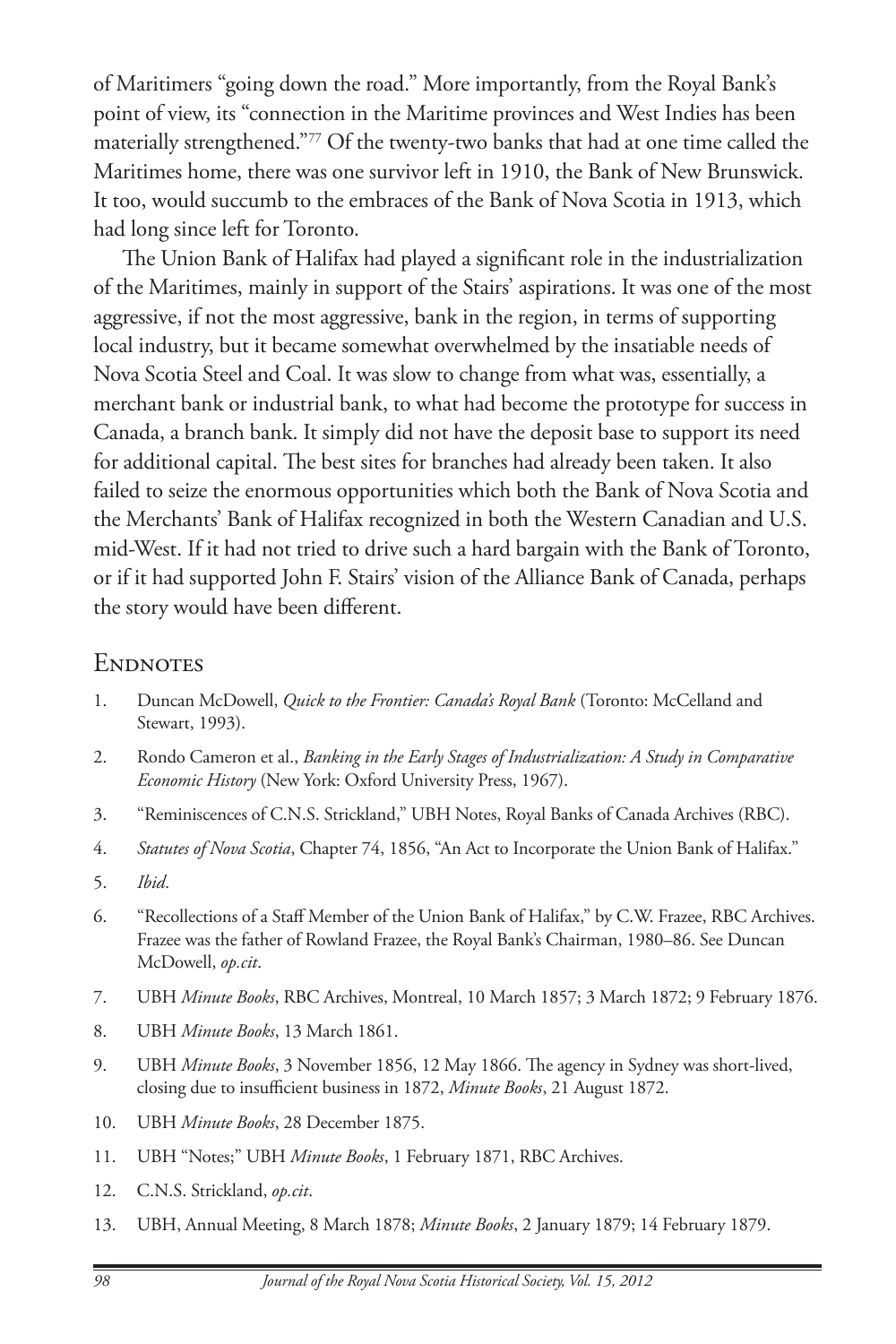- 14. UBH, *Minute Books*, 12 March 1883.
- 15. UBH, *Minute Books*, 29 September 1884.
- 16. UBH *Minute Books*, 5 October 1885.The *Minute Books* mention a figure of \$1,930, but RBC Archives "Notes" mention "substantial defalcations." In Strickland's reminiscences it is suggested that the amount may have been as great as \$30,000, a serious matter as the reserves of the bank at that time were only \$40,000. Clarke's pilfering ways were attributed to his "expensive habits." His father assumed responsibility for the loss. Strickland, *op.cit*.
- 17. James D. Frost, "Fyshe, Thomas," *Dictionary of Canadian Biography*, vol. XIV (Toronto, 1998). Fyshe's description of the business cycle was beautifully simple: "Good Times, Bad Times, Bully Times, Bust." He also had a blunt pen when communicating with his agents. One can only surmise what the reaction was when one of his agents received the following telegram: "Business quiet, money abundant, your dog is dead—poisoned."
- 18. UBH *Minute Books*, 22 March 1886. In 1886 Thomas Fyshe attempted to systematize the BNS' lending practices in a Circular entitled "Special Instructions to Agents in Lending the Bank's Money and Getting it Back Again." BNS Archives. See James Frost, "The 'Nationalization' of the Bank of Nova Scotia, 1880–1910," *Acadiensis*, XII (1982); reprinted in Tom Traves, ed. *Essays in Canadian Business History* (Toronto: McClelland and Stewart, 1984); and *Industrialization and Underdevelopment in the Maritimes, 1880–1930* (Toronto: Garamond Press, 1985. The Union Bank of Halifax did not systematize its "Rules and Regulations" until sometime after 1900. RBC Archives, "Rules and Regulations of the Union Bank of Halifax," n.d. This document refers to the "General Manager," a title which was not used until 1900.
- 19. UBH *Minute Books*, 6 September 1886.
- 20. UBH *Minute Books*, 28 February 1889.
- 21. C.N.S. Strickland attributed this decision to William J. Stairs, who wanted to emulate the BNS. Strickland, *op.cit*.
- 22. UBH *Minute Books* (exact citation no longer available).
- 23. UBH *Minute Books*, 6 November 1896; 25 March 1897.
- 24. .UBH *Minute Books*, 4 June 1897.
- 25. UBH, *Minute Books*, 12 March 1898
- 26. E.L. Thorne to W.J. Stairs, 16 May 1898; W.J. Stairs to E.L. Thorne, 17 May 1898, MG1, vol. 3277, NSA.
- 27. In 1898, George Stairs, who was managing Consumer's Cordage in Dartmouth, negotiated an advance of \$36,000. The next year he asked the UBH to help pay part of the fixed costs, such as salaries, legal expenses and travel costs, which it agreed to reluctantly. In 1899, Nova Scotia Steel Co. obtained an additional loan of \$120,000, on a note signed by Graham Fraser, John F. Stairs, George Stairs, James McGregor, Walter Allison and H.S. Poole. UBH *Minute Books*, 23 March 1898, 12 April 1898, 5 June 1899, 8 June 1899, 19 June 1899, 2 April 1900.There was also some discussion about the interest rate William Stairs, Son &Morrow would be charged, 12 April 1900, 18 April 1900.
- 28. UBH *Minute Books*, 22 May 1900.
- 29. *Ibid*., Letter from Thomas Cantley, General Manager, Nova Scotia Steel Company to UBH Board, 22 May 1900.
- 30. UBH *Minute Books*, 11 September 1900.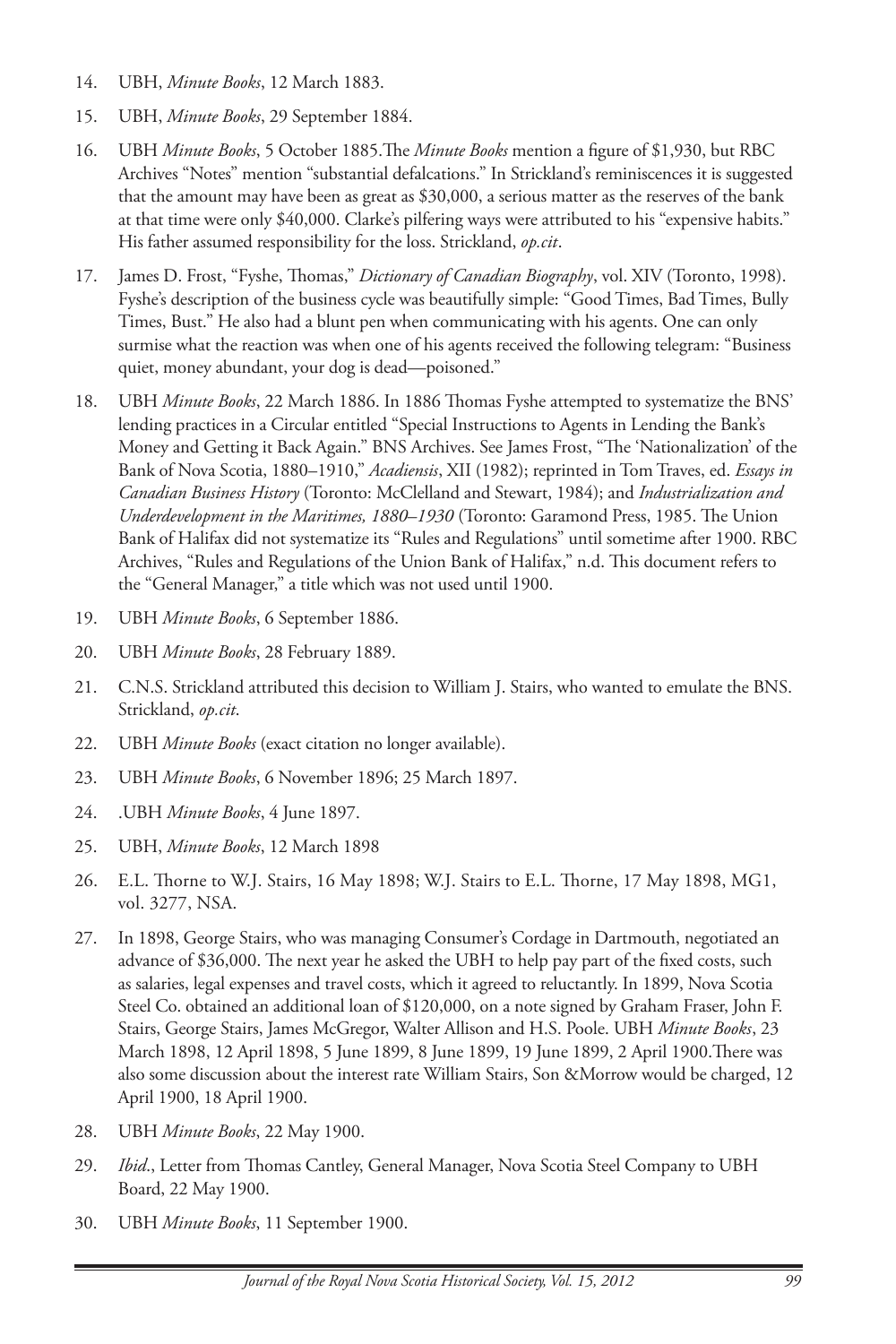- 31. UBH *Minute Books*, 26 July 1901, 14 August 1901.
- 32. UBH *Minute Books*, 14 February 1901.
- 33. UBH *Minute Books*, 9 April 1901, 22 April 1901, 23 April 1901, 24 June 1901; see H.V. Nelles and Christopher Armstrong, *Southern Exposure, Canadian Promoters in Latin America and the Caribbean, 1896–1930* (Toronto: University of Toronto Press, 1988); Gregory P. Marchildon, *Profits and Politics: Beaverbrook and the Gilded Age of Canadian Finance* (Toronto: University of Toronto Press, 1996).
- 34. UBH *Minute Books*, 26 June 1901, 4 July 1901, 30 July 1901, 9 October 1901.
- 35. See Gregory P. Marchildon and Barry J. Cahill, "Corporate Entrepreneurship in Atlantic Canada: The Stewart Law Firm, 1915–1955" in Carol Wilton, *Inside the Law: Canadian Law in Historical Perspective* (Toronto: University of Toronto Press and The Osgoode Society, 1996); Barry J. Cahill, *The Thousandth Man: A Biography of James McGregor Stewart* (Toronto: University of Toronto Press and The Osgoode Society, 2000).
- 36. See Gregory P. Marchildon, *Profits and Politics: Beaverbrook and the Gilded Age of Canadian Finance*; Anne Chisholm and Michael Davie, *Beaverbrook: A Life* (London: Pimlico Publishing, 1992); James D. Frost, "Max Aitken and Maritime Finance," *Acadiensis*, XXX (2001), pp. 131–140.
- 37. In his memoirs " Early Life," *Atlantic Advocate* (February 1964), Aitken takes credit for the deal. This version of events appears to have been accepted by Anne Chisholm and Michael Davie, *Beaverbrook, A Life*; and Gregory P. Marchildon, *op.cit*. Aitken Diaries, 1902, House of Lords Record Office. See also, R.V. Creighton, "Commercial Bank of Windsor," *Royal Bank Magazine* (October–November 1937), which alludes to a role played by two "lawyers" from Halifax, Max Aitken and Robert E. Harris, p. 7. Aitken studied law, but was not a lawyer. The author may have been referring to H.B. Stairs, a junior who worked for Harris.
- 38. UBH *Minute Books*, 17 July 1902, 21 July 1902, 5 September 1902, 9 September 1902, 3 November 1902.
- 39. RBC Archives, John F. Stairs to William Robertson, 14 July 1902.
- 40. House of Commons, Sessional Papers, 1901; Stairs owned his shares in four blocks: W.J. Stairs, 212, W.J. Stairs trustee, 385, W.J. Stairs in trust 772, William Stairs Son & Morrow, 10.
- 41. See James D. Frost, "The Aborted British Invasion: The Case of Swan Hunter Shipbuilders, 1899–1914," *Journal of the Royal Nova Scotia Historical Society, 2* (1999), pp. 40–51.
- 42. UBH *Minute Books*, 3 March 1902, 11 March 1902, 4 April 1902, 15 April 1902, 23 June 1902, 14 August 1902, 10 October 1902. A Special Account was established for John F. Stairs, on the security of 300 shares of NSSC common stock, and 175 common and 675 preferred shares in Acadia Sugar Refining Company.
- 43. UBH *Minute Books*, 6 March 1903, 6 April 1903, 9 April 1903, 15 April 1903, 4 May 1903, 22 May 1903, 29 July 1903, 22 October 1903.
- 44. UBH *Minute Books*, 18 February 1903, 28 July 1903. See Nelles and Armstrong, *op.cit*., McDowell, *op.cit*., Joseph Schull and J. Douglas Gibson, *The Scotiabank Story: A History of the Bank of Nova Scotia, 1832–1982* (Toronto: Macmillan of Canada, 1982); James Frost, "Principles of Interest: The Bank of Nova Scotia and the Industrialization of the Maritimes, 1880–1910" (MA thesis, Queen's University, 1978).
- 45. See Duncan McDowell, *op.cit*., pp.133–135.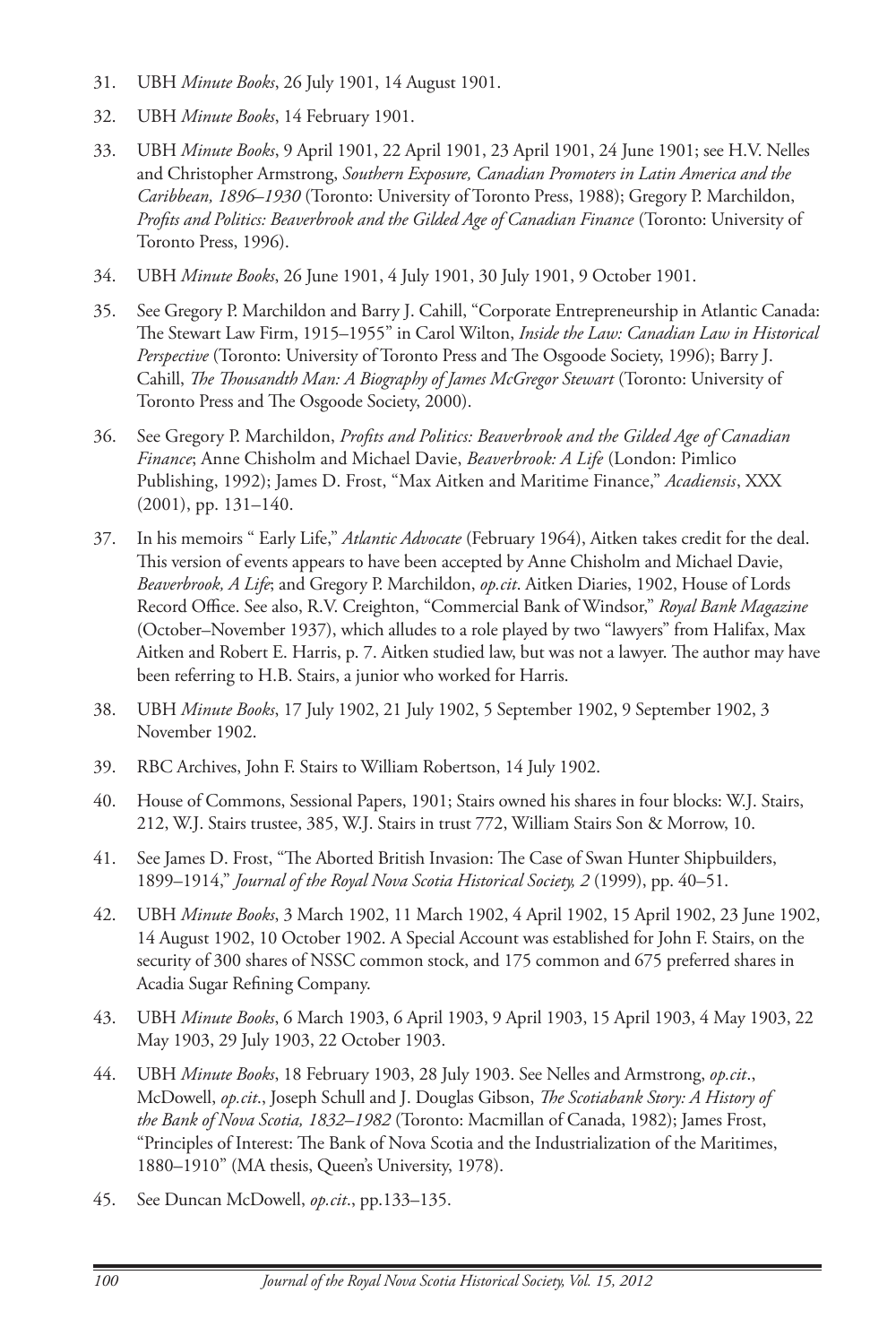- 46. *Monetary Times*, 30 June 1903; See analysis of the "Flow of Funds" through the Bank of Nova Scotia branch system, in "Principles of Interest," *op.cit*.
- 47. UBH *Minute Books*, 12 July 1904, 15 July 1904, 18 August 1904.
- 48. UBH *Minute Books*, 10 March 1905; Bank of Nova Scotia Archives, "Canadian Bank Failures."
- 49. House of Commons, *Sessional Papers*, 1905, lists the following shareholders: Aitken, 1,185, Dartmouth Manufacturing Co., 2,143, Harris, 2,143, RSC, 1,586 shares.
- 50. Aitken to W.D. Ross, 14 March 1905, Beaverbrook Papers G/1/1, House of Lords Record Office.
- 51. According to Aitken, George refused to see his cousin Harry Troop, but the family holding company, Dartmouth Manufacturing "will support old Mrs. Troop for the rest of her life." Aitken to Ross, *ibid*.
- 52. Gregory P. Marchildon, Profits and Politics, *op.cit*. pp. 43–44. See also, W.D. March, Stewart, J.J., *Dictionary of Canadian Biography*, vol. XIV, for a different interpretation.
- 53. UBH *Minute Books*, 10 April 1905, 1 May 1905, 2 May 1905, 29 May 1905, 5 June 1905, 11 December 1905.
- 54. UBH *Minute Books*, 30 March 1905, 6 April 1905, 8 June 1905, 12 June 1905, 15 June 1905, 28 August 1905, 30 October 1905, 11 January 1906.
- 55. UBH *Minute Books*, 12 February 1906, 12 March 1906, 14 March 1906, 5 April 1906, 9 April 1906, 19 April 1906. Crowe borrowed \$28,000 for his venture.
- 56. George Stairs to Aitken, 15 January 1907. He wrote a follow up note on 15 March 1907, asking why the account had not yet been moved. It appears Stairs was quite "hands on." George Stairs to Aitken, 15 March 1907, NSA.
- 57. For a more detailed description of these activities see Nelles and Armstrong, *op.cit*., and Marchildon, *op.cit*. UBH *Minute Books*, 30 April 1906, 31 May 1906, 4 July 1906, 27 July 1906, 15 August 1906, 21 September 1906.
- 58. Beaverbrook Papers, B.G. Burrill to Aitken, 7 May 1907, NSA.
- 59. Beaverbrook Papers, Aitken to George Stairs, 15 March 1907, NSA.
- 60. Beaverbrook Papers, George Stairs to Aitken, 8 November 1907, NSA.
- 61. UBH *Minute Books*, 13 February 1908, 3 July 1908, 7 July 1908.
- 62. UBH *Minute Books*, 2 April 1908.
- 63 UBH Annual Reports; House of Commons, Sessional Papers, 1907–08; Calculations by the author, RBC Archives.
- 64. *Daily Echo* (Halifax), 30 April 1908; the building was located at the corner of Prince and Hollis, where the present day Bank of Nova Scotia head office is today.
- 65. *Ibid*.
- 66. UBH *Minute Books*, 4 January 1909.
- 67. *Ibid*.
- 68. UBH *Minute Books*, 17 May 1909.
- 69. UBH *Minute Books*, 28 May 1909.
- 70. UBH *Minute Books*, 7 June 1909.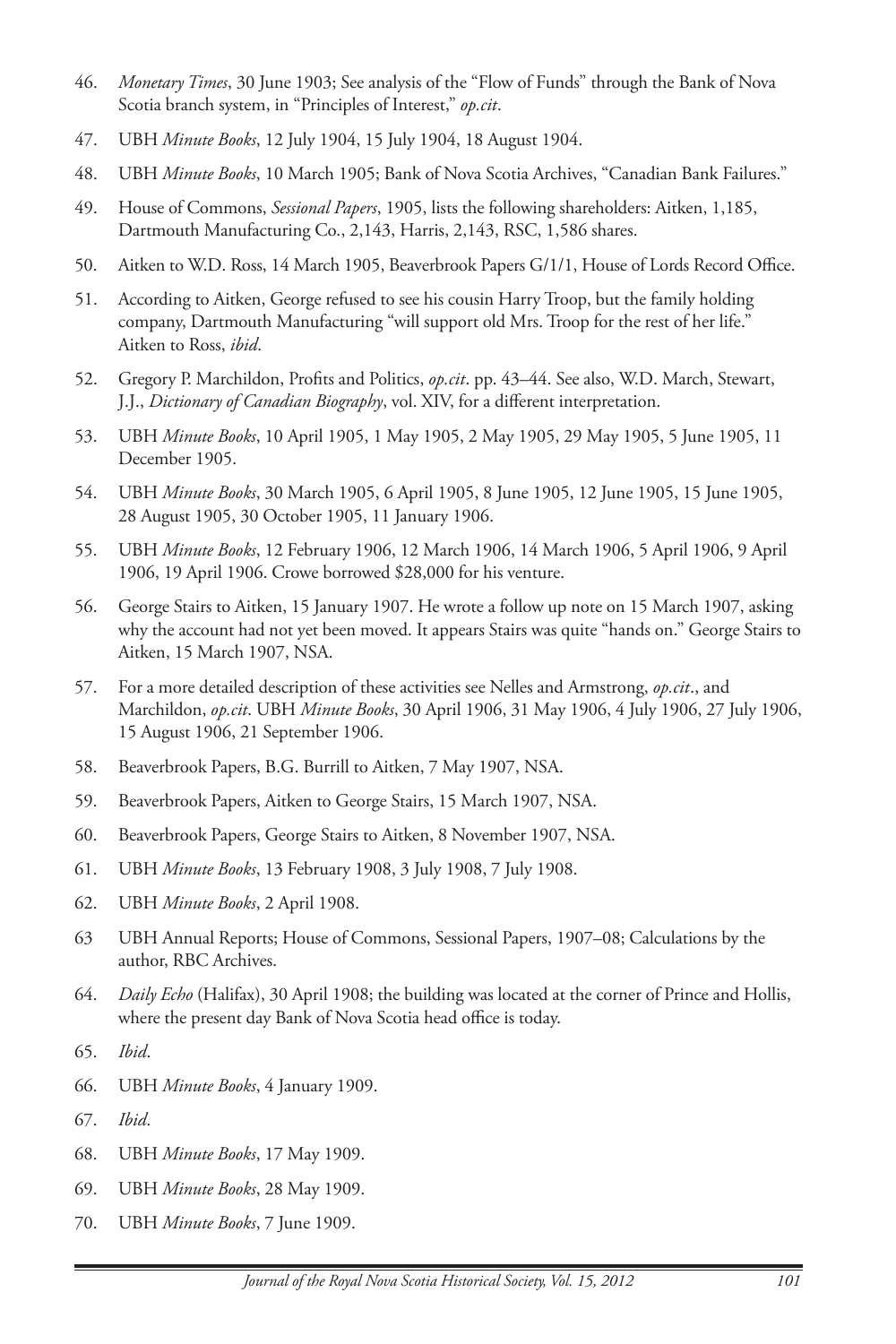- 71. UBH *Minute Books*, 19 July 1909, 9 August 1909.
- 72. UBH *Minute Books*, 26 August 1909, 21 October 1909, 26 October 1909, 23 November 1909, 16 December 1909, 17 February 1910, 4 April 1910, 14 April 1910, 28 April 1910.
- 73. UBH *Minute Books*, 16 July 1910.
- 74. UBH *Minute Books*, William Robertson to UBH Shareholders, 26 July 1910.
- 75. *Ibid*.
- 76 . Duncan McDowell, *op.cit*. p.158.
- 77. Note from RBC Minutes: "Amalgamations, Union Bank of Halifax," RBC Archives.